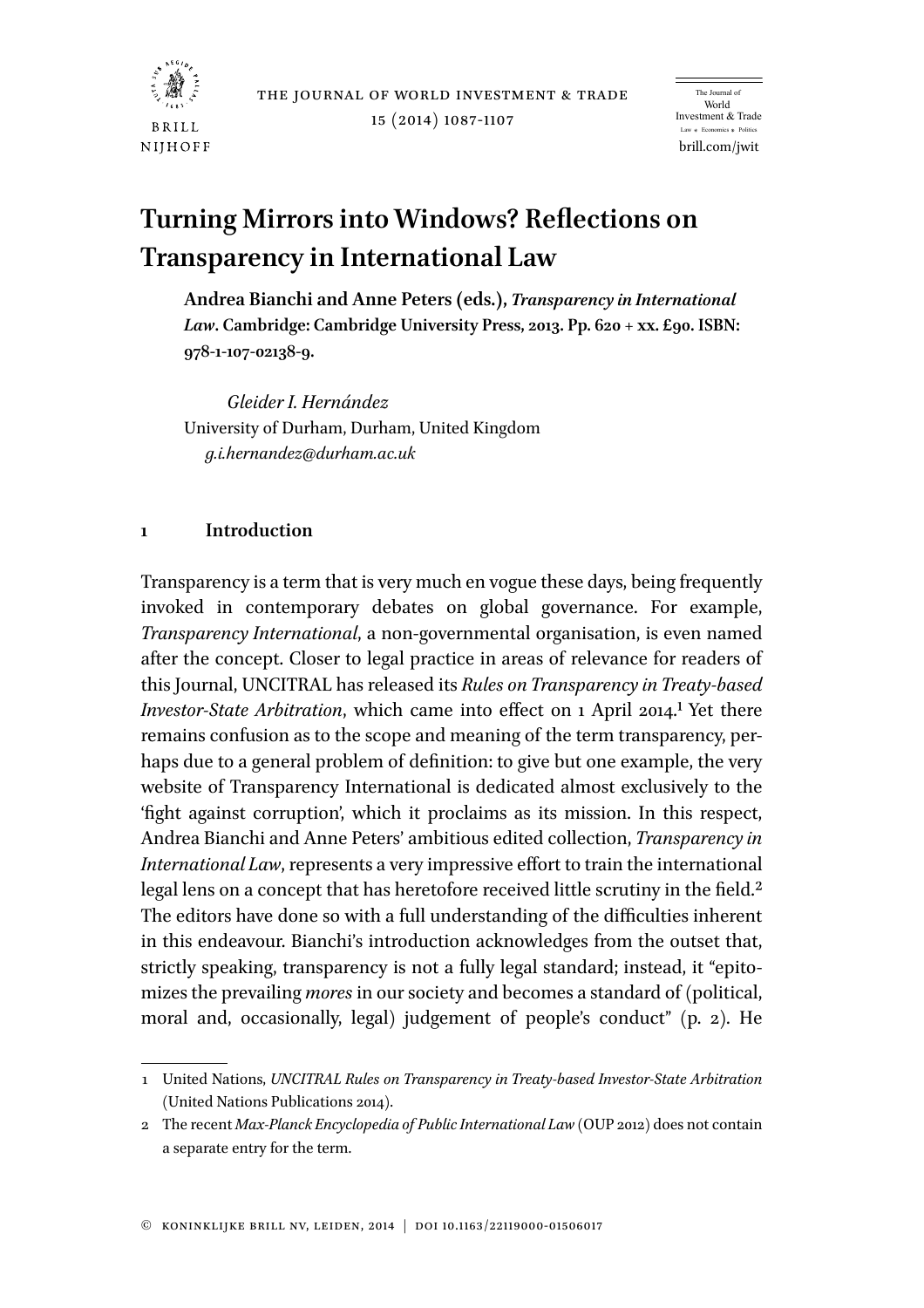1088 Hernández

invokes the colourful metaphor from which the title of this piece is drawn regarding visual transparency in relation to windows and mirrors. Peters' conclusion demonstrates a similar ambivalence about the 'transparency turn'3 in international law: transparency is at best a "culture, condition, scheme or structure in which relevant information … is available" (p. 534).

It seems therefore courageous to embark on a project to engage a group of international legal scholars with the challenge of applying legal logic to the amorphous concept embodied in transparency. The editors have done so with aplomb, presenting a book with a straightforwardly clear structure, which gathers a collection of scholars who engage with transparency in international law in a number of different ways. Andrea Bianchi's introductory chapter, as mentioned above, leads with an overview of some of the challenges relating to the concept of transparency within international law. For readers of this Journal, the most relevant Part focuses on international economic law, for which there are are five chapters in all, relating to: the international financial institutions (Luis Miguel Hinojosa Martínez), the World Trade Organisation (Panagiotis Delimatsis), international investment law (Julie Maupin), exchange of information in international taxation (Carlo Garbarino and Sebastiano Garufi), and the protection of intellectual property (Thomas Cottier and Michelangelo Temmerman). The book's scope is not limited merely to international economic law, however, with substantive parts on international environmental law (Jutta Brunnée and Ellen Hey, Jonas Ebbesson), international human rights law (Jonathan Klaaren, Cosette Creamer and Beth A. Simmons), global health law (Emily Bruemmer and Allyn Taylor), international humanitarian law (Steven Ratner, Orna Ben-Naftali and Roy Peled), and international peace and security (Antonios Tzanakopoulos, Mirko Sossai). The collection concludes with a series of 'cross-cutting issues', with contributions on international law-making (Alan Boyle and Kasey McCall-Smith), adjudication (Thore Neumann and Bruno Simma), business in international law (Larry Catá Backer), and global governance (Megan Donaldson and Benedict Kingsbury), before concluding with a lengthy piece by Anne Peters, which seeks to synthesise the whole. Of particular interest for readers will be Catá Backer's critical piece on international business, which engages in a robust critique of transparency as a technique; this point will be elaborated on later in this essay.

Given the breadth and scope of the chapters presented, a number of themes that are raised by the concept of transparency are drawn out, demonstrating its capacity to influence legal debate. The various authors consider the nature

<sup>3</sup> Peters borrows the term from Aarti Gupta, 'Transparency under Scrutiny: Information Disclosure in Global Environmental Governance' (2008) 8 *Global Environmental Politics* 1, 6.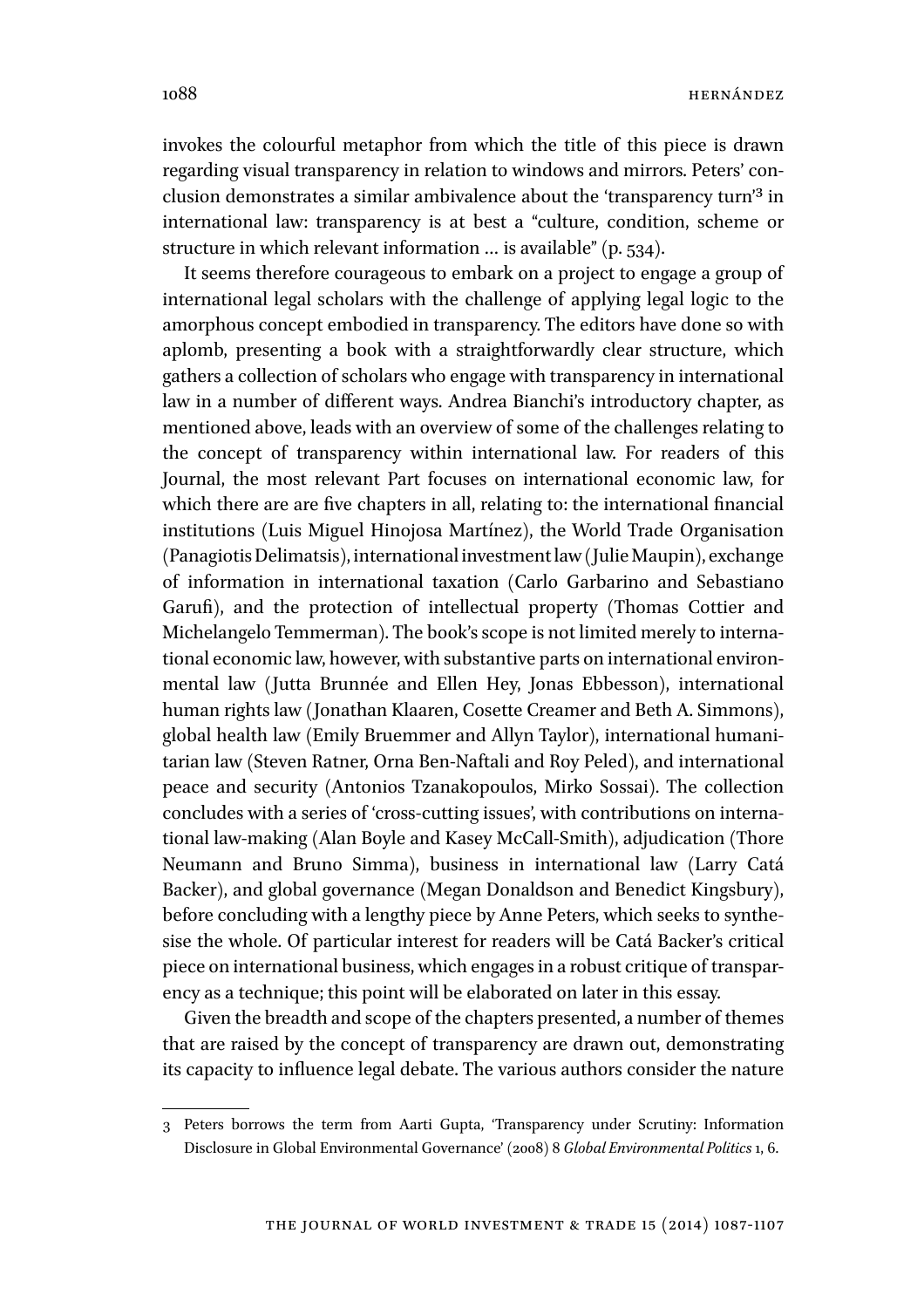and scope of transparency as a possible legal norm, seeking to pin down, *inter alia*, the obligees and beneficiaries of various transparency obligations; the objects of transparency (e.g., institutions, procedures, meetings, documents); the objectives of transparency; operational questions such as timing, enforceability, and sanctionability; and the scope and nature of exceptions to any putative 'obligation of transparency'. With respect to its addressees, the authors vary in their focus, with some (e.g., Brunnée and Hey, Ebbesson, Gabarini and Garuf, Creamer and Simmons, Ben-Naftali and Peled, and Sossai) suggesting an obligation on transparency incumbent on States; others (Hinojosa Martínez, Delimatsis, Bruemmer and Taylor, Tzanakopoulos, Neumann and Simma, Donaldson and Kingsbury, Peters) demanding it from international organisations of different kinds; and a few (Ratner, Catá Backer) suggest it is incumbent on non-State or individual actors. That variegated focus on addressees suggests a loose, indeterminate obligation that may be highly-context specific, a point that will be further developed later.

This review essay cannot resolve the question of what is the nature of transparency as a norm within the international legal order. However, using as a springboard the wealth of research that is collected in *Transparency in International Law*, I hope to offer some modest reflections as to the specifically legal nature of transparency, and the manner in which it has and might be made operative within international law. What is more, the debate on the binding nature of transparency raises interesting questions as to the 'darker sides' of the legalisation debates that are current in international legal scholarship. It was wise for Andrea Bianchi to highlight these in the book's introduction; the tone set out from the beginning has been one of caution and modesty, rather than the robust and dogmatic defence of a norm "universally perceived as a positive value" (p. 2).

#### **2 The Nature of Transparency as a Legal 'Norm'**

A central question raised by most of the contributors to the volume relates to the legal quality of transparency: within international law, what is the nature of the concept? From the outset, the editors of the collection seem themselves to be ambivalent; they are frank in admitting the difficulties in even defining the term for the purpose of a project (p. 8) named after the term, not least due to the difficulties in identifying the precise content of the principle. As Simma and Neumann note in their chapter on transparency in international adjudication, "there is remarkably little identifiable international law underpinning this rather significant constitutional development. It is easy enough to justify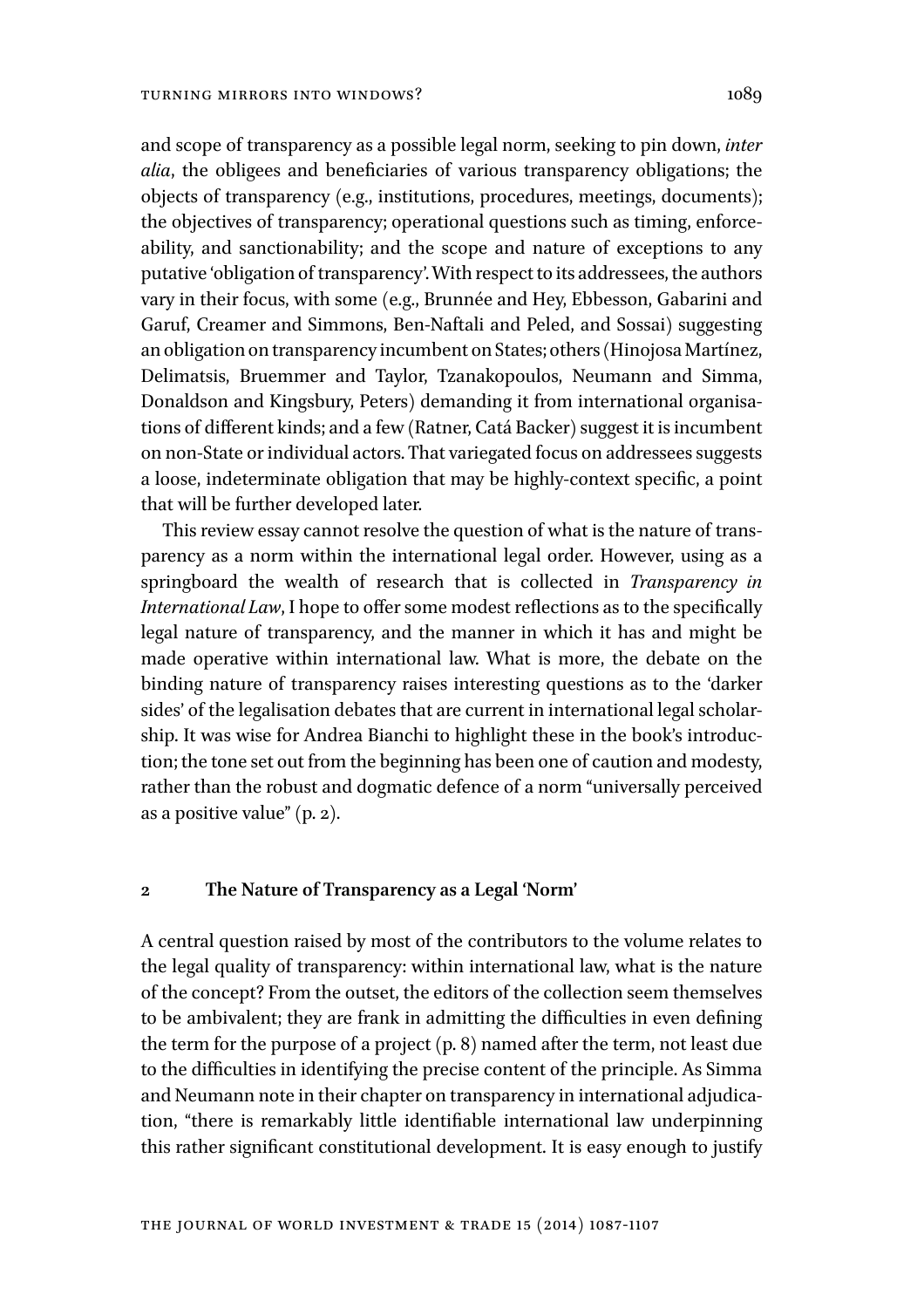the principle that law-making should be transparent and to justify it. It is far harder to translate this conclusion into something an international lawyer can work with. This is, by itself, a remarkable and quite sobering conclusion" (p. 435). As such, one can understand why the editors decided ultimately to allow individual contributors to come to their own specific definitions in relation to their chapters: Bianchi and Peters "wanted this collection of essays to reflect different understandings of transparency across the disciplinary board" (p. 8).

That lack of centralisation has led to a number of different approaches used so as to accommodate transparency within the pantheon of generally accepted sources of international law. Brunnée and Hey embed transparency in treaty law, as does Peters (pp. 583–584); to their mind, the obligations themselves are sufficiently expressed in treaty obligations to disclose, notify, and grant access to information that an 'obligation of transparency' would be constituted under these rules. Indeed, there are a number of examples of such treaties and guidelines invoked by the contributors to the volume, for example, in international environmental law treaties (Brunnée and Hey, pp. 30 *et seq.*), disarmament treaties (Sossai, p. 394), and OECD and UN guidelines on the participation of corporate actors in international transactions (Catá Backer, pp. 483–5).

But can one say that a political standard of transparency has crystallised into a specifically *legal* international rule? As Boyle and McCall-Smith have pointed out, "[i]t is relatively easy to discuss this topic in terms that a political philosopher might begin to recognize. It is much harder to discuss it in terms familiar to an international lawyer" (p. 430). Throughout the edited collection, the contributors demonstrate a considerable degree of ambivalence as to whether transparency practices have crystallised into a hard norm of customary law (see, e.g., Peters, p. 568, Tzanakopoulos, pp. 381–2; Maupin, p. 171). Even if one uses the relatively elastic test for customary international law employed by Peters, "for determining whether this practice is conceived as legally mandated is to entertain whether a rollback is conceivable; if not, then an *opinio juris* might be deemed to exist" (p. 584), transparency may very well fail for vagueness, as Peters herself concedes (Peters, p. 585). Indeed, questions remain: what is the nature, scope and extent of any obligation of transparency? To whom are obligees accountable, and under what circumstances? What sort of breach can trigger a sanction as an accountability mechanism, and what sort of sanction would that be? Who may determine that a breach has occurred, and what remedies are available to an injured party? For international lawyers to neglect to seek the answers to these questions opens a space for actors to contest the very terms of accountability itself (Peters, p. 568); in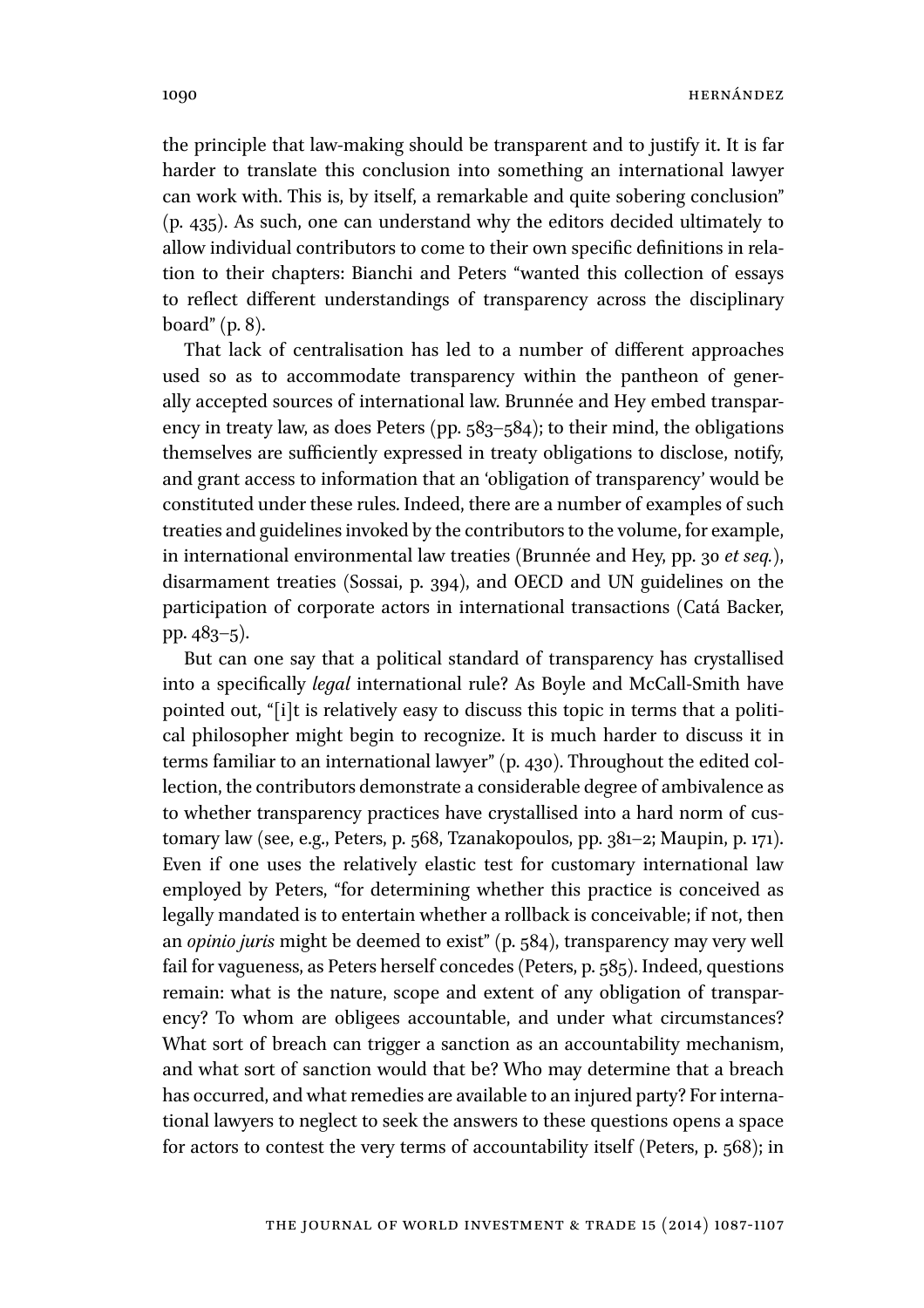due course, it threatens to diminish the value of transparency as a meaningful concept in international law.

Despite these concerns, the push to embed transparency as a legal norm continues. Elsewhere, for example within the specialised regimes of international environmental law<sup>4</sup> and international economic law,<sup>5</sup> transparency has been argued to have already emerged as a 'general principle of law'. Devika Hovell has even gone so far as to argue that there is in fact a general principle of law across public international law embodied in a norm on transparency, which confers a general right of access to information held by those exercising public powers and in relation to the exercise of those public powers.<sup>6</sup> Such a claim has not gone uncontested: for example, even if transparency, as embodied in a right of access to information, is relatively widespread in domestic legal systems (as canvassed, for example, in Creamer and Simmons' chapter on national human rights institutes, pp. 245 *et seq.*), it does not automatically follow that the principle may simply be transposed into international law. Whatever the extent to which transparency laws proliferate around the world, there are important structural and substantive elements that need to be met in order to transpose the domestic law principle of transparency onto the international law plane.7 Both Peters (p. 585) and Bianchi (pp. 5–6) expressed considerable ambivalence as to whether the conditions required to make operative the principle of transparency have been met on the international plane.

What is more, as Tzanakopoulos points out (p. 380), this is not least due to the lack of comparable international judicial institutions or other effective supervisory bodies that function similarly to domestic supervisory institutions. Peters does raise a number of valid points in response to this claim.

<sup>4</sup> Makane M. Mbengue and Mara Tignino, 'Public Participation and *Amicus Curiae* in Water Disputes' in E. Brown Weiss et al. (eds.), *Fresh Water and International Economic Law* (OUP 2009) 367–405.

<sup>5</sup> Carl-Sebastian Zoellner, 'Transparency: An Analysis of an Evolving Fundamental Principle in International Economic Law' (2006) 27 *Michigan J. Int'l L.* 579–628.

<sup>6</sup> Devika Hovell, 'The Deliberative Deficit: Transparency, Access to Information and UN Sanctions' in Jeremy Farral and Kim Rubenstein (eds.), *Sanctions Accountability and Governance in a Globalized World* (CUP 2009) 92, 97. But *cf.* Boyle and McCall-Smith, in the volume under review, p. 430; and Tzanakopoulos, in the volume under review, p. 380.

<sup>7</sup> The test of transposition is drawn from *Barcelona Traction, Light and Power Company, Limited (Belgium v. Spain) (New Application: 1962)*, ICJ Reports 1970, Separate Opinion of Judge Sir Gerald Fitzmaurice 64, 66 (para. 5); and Alain Pellet, 'Article 38' in Andreas Zimmerman et al. (eds.), *The Statute of the International Court of Justice: A Commentary* (2nd ed., OUP 2012) MN 267.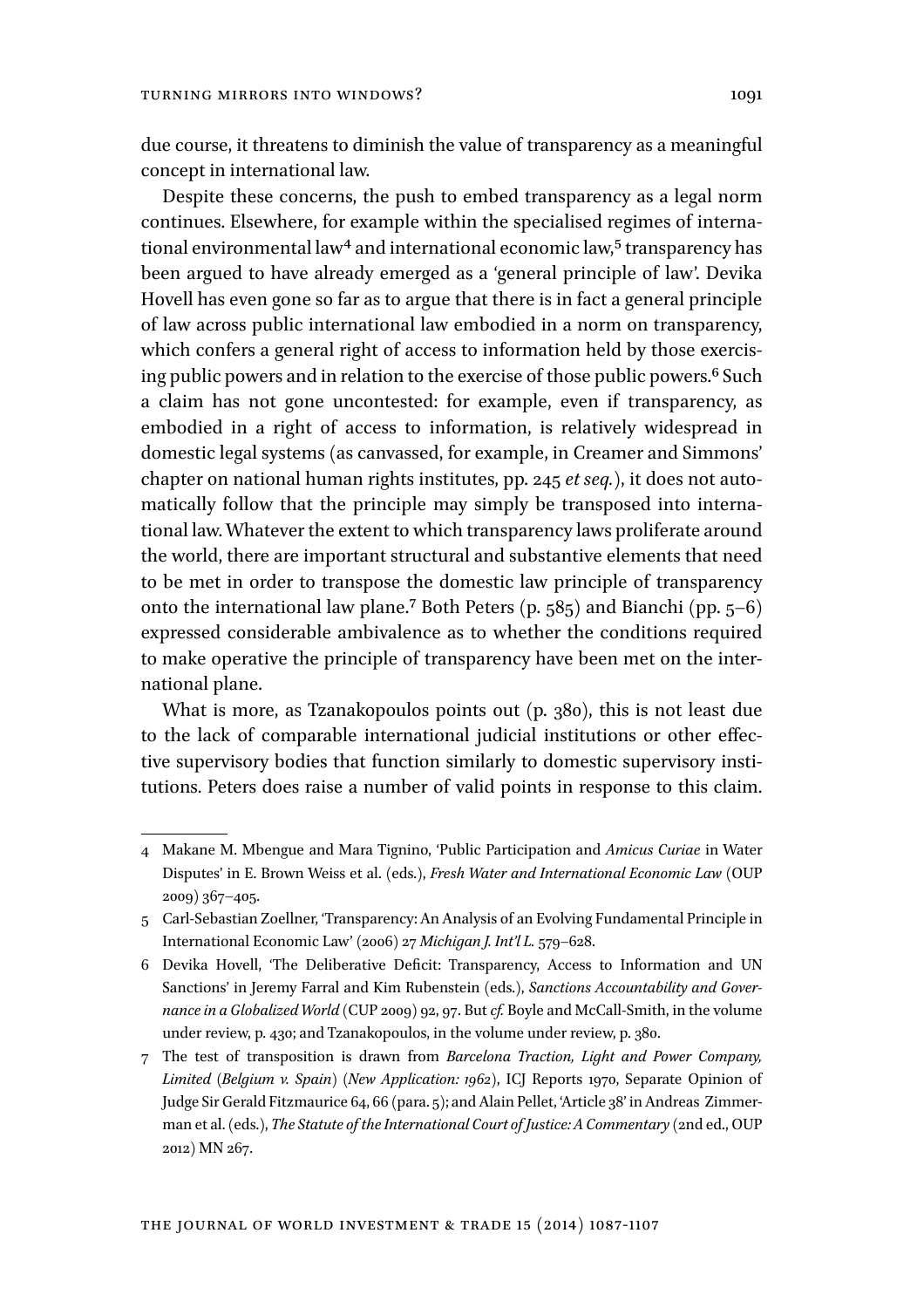Domestic freedom of information regimes do not necessarily provide for fullfledged external judicial review but only establish agency-internal oversight mechanisms (p. 545). Also, if the human right to information can be reasonably applied to international organisations, one structural difference between domestic and international law would be minimised. Moreover, practice suggests that a great many national legal systems have been prepared to acknowledge transparency without any constitutional primary norm requiring them to do so. Yet Peters herself concedes that international law lacks a foundation in democratic procedures, any system of checks and balances, or, finally, any separation of powers, which would have provided for a degree of disclosure of government information within a domestic legal order (p. 546). Granted, these separations are being challenged within domestic legal orders, with respect to the prerogative of the executive vis-à-vis foreign policy decisions at least (Peters, p. 547). But it may be a step too far to argue, as she does, that the "rootedness and refinement of transparency-based compliance mechanisms facilitate the operation of an international transparency norm" (p. 547).

The debate on how the concept of transparency should be fitted within the traditional taxonomy of sources of international law obscures the more interesting point that, whilst the principle may not have gained the status of hard law itself, it is far from irrelevant. It is true that, for a principle such as transparency to be legally operative, certain structural preconditions must be met: the principle must be sufficiently precise to generate an obligation, for example, and its addressees (both obligor and obligee) should be sufficiently clearly identified (Peters, p. 585). And yet perhaps 'legally operative' is too high a threshold: as Bianchi notes, a 'normative transparency principle', in the sense of a "connector between the law and changing social realities" (Bianchi, p. 7), can be discerned whatever its formal quality.

Certainly, the contributors to the volume have been creative in seeking to elucidate the contours of transparency in international law in this respect. Neumann and Simma talk of a 'considerable *acquis* of hard-law obligations' and the 'normative skeleton' of an overarching transparency principle, undetermined and context-specific, which seems to emerge from the practice of international judicial institutions (p. 476), although the ambit of such a principle is not necessarily laid out. Donaldson and Kingsbury arrive at a similar conclusion, situating transparency as some form of general principle or transcendent, revived *jus gentium*: "internal policies and practice likely have at least the potential to give rise to a tissue of legal, or legally significant, norms, at some future point" (p. 518).

Bianchi takes a more restrained position, and is content with the idea of 'transparency as concept', which breaks emphatically from the traditional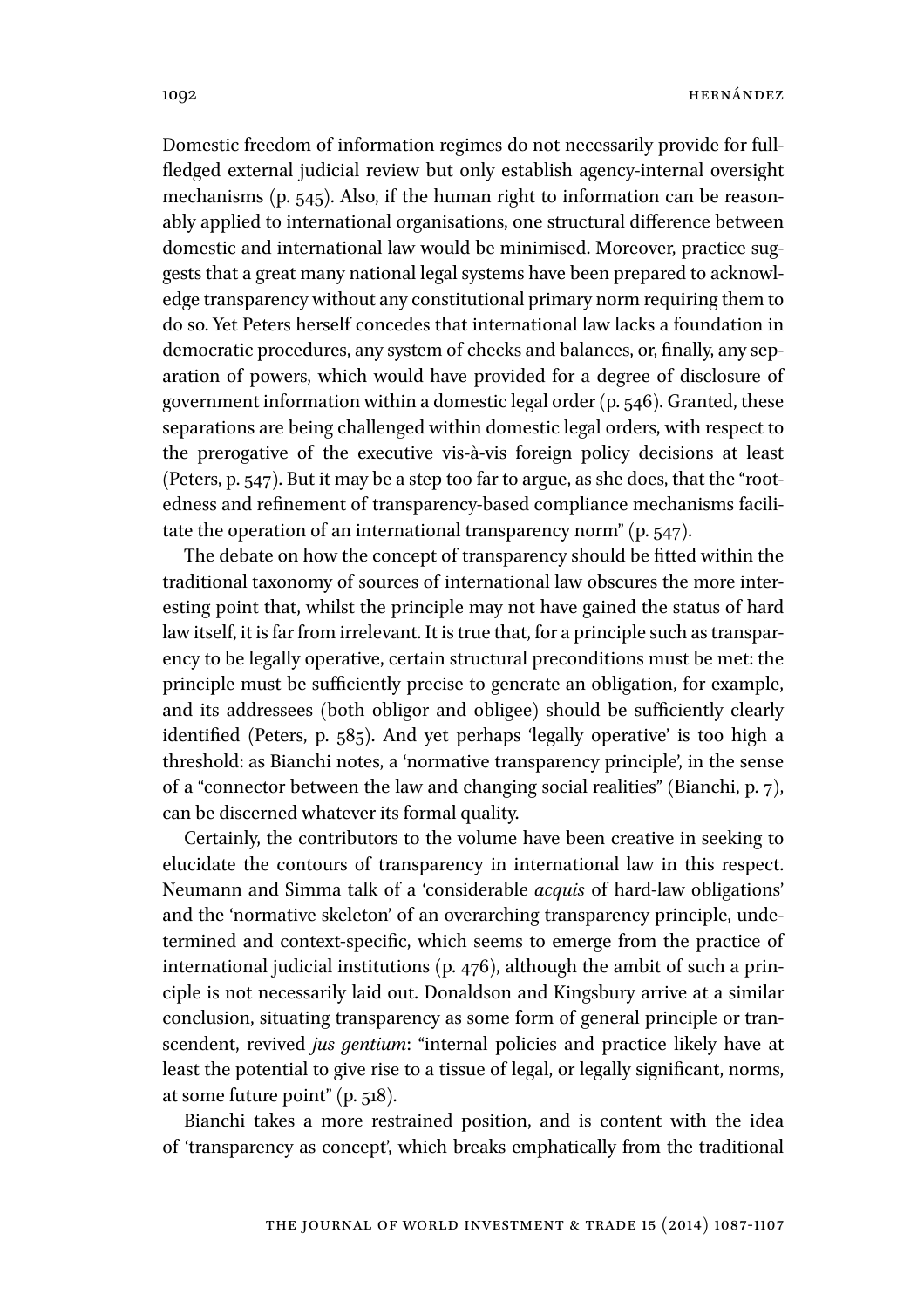categories of legal sources: transparency can be a 'normative prescription'  $(p, 7)$ , a form of 'meta-legal' principle<sup>8</sup> or what Vaughan Lowe has called 'interstitial norms',<sup>9</sup> that can serve to direct normative processes and the interpretation of legal prescriptions. More cautiously, but in a similar vein, Antonios Tzanakopoulos puts forward the claim that transparency is no primary obligation, but an 'ancillary obligation' incumbent upon the Security Council. He roots this ancillary obligation in the residual right of States to control the legality of Council action,10 as in order to exercise such a right, States "must also have the concomitant (ancillary) right to demand sufficient information on which to reach a conclusion" (pp. 385). Lowe's concept of interstitial norms is also relevant for Tzanakopoulos' attempt to situate the concept of transparency: because it is a norm with no independent normative charge of its own, transparency "cannot be seen as prescribing or permitting or prohibiting any specific action; we do not know how much of it is good; it is context-dependent … it is when transparency operates as a norm that is ancillary to the operation of other norms, in order to regulate or harmonize their relationship, that it becomes meaningful" (p. 385).

Another creative attempt to reconcile transparency in international law is found in Neumann and Simma's concept of 'meta-transparency rules', rules that recognise, from a systemic perspective, the responsibility of international courts and tribunals, and perhaps other international actors, to give reasons and conditions for secrecy, and otherwise informing about transparency mechanisms (p. 474). To Neumann and Simma, these meta-transparency rules are inherently dependent rules, rooted either in primary norms on transparency, or justifications for a lack of transparency (pp. 472–3); but they constitute a 'pivotal functional aspect' of transparency as well as a "core value of publicly responsible and responsive courts in modern information societies" (pp. 473–474). Such meta-transparency rules also serve to shift the burden of initiative: the decision-making institution becomes proactive in disseminating information and granting access, or in giving reasons for withholding such information or access (p. 475; and later, Peters, p. 548), although this is not an absolute rule, as in some circumstances that 'burden of initiative' should rightly fall upon observers.

<sup>8</sup> Roberto Ago, *Lezioni di diritto internazionale* (Giuffrè 1943) 65.

<sup>9</sup> Vaughan Lowe, 'The Politics of Law-Making: Are the Method and Character of Norm Creation Changing?' in M. Byers (ed.), *The Role of Law in International Politics: Essays in International Relations and International Law* (OUP 2000) 207–226.

<sup>10</sup> For which Tzanakopoulos has argued elsewhere: *see* Antonios Tzanakopoulos, *Disobeying the Security Council* (OUP 2011) 54–84.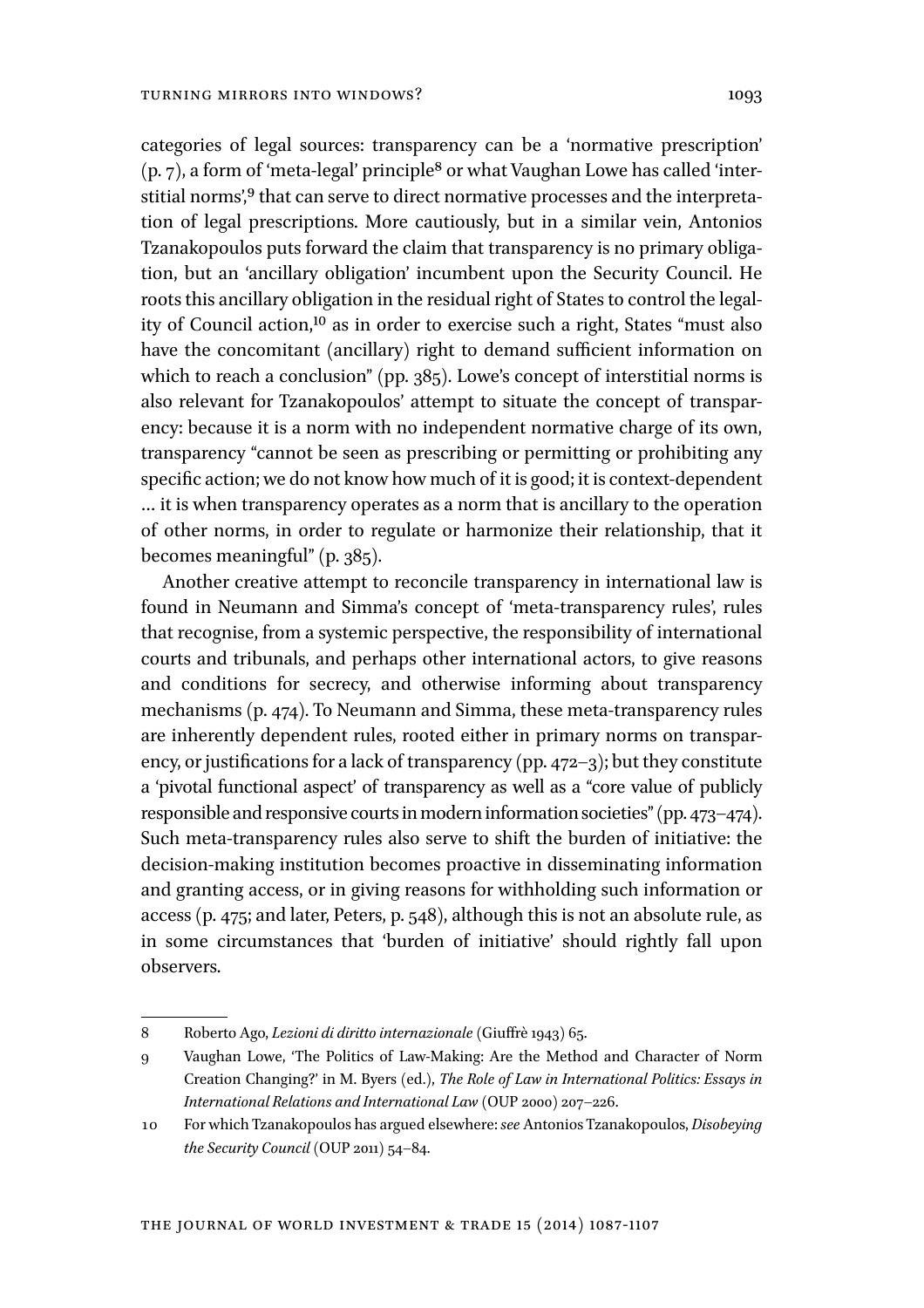## **3 The Instrumentalisation of Transparency**

## **3.1** *Transparency in the Service of Substantive Values*

Whether an ancillary obligation, a meta-transparency rule, or a connector, the abundant practice canvassed by the various contributors to the volume demonstrates its normative value for a number of actors in their engagement with international law. The question then arises as to what precisely is achieved when the principle of transparency is upheld or applied. A dominant *leitmotiv* of the book is to suggest that the promotion of transparency through certain procedures is very much in the service of other values, for example cooperation, institutionalisation and legalisation (see, e.g., Delimatsis, p. 139), legitimacy,<sup>11</sup> legality and good governance (see, e.g., Brunnée and Hey, pp. 47–48; Ebbesson, pp. 51–2; Bruemmer and Taylor, pp. 284–5), or effectiveness12 and trust between relevant actors who have already agreed to certain obligations in treaty form (Ebbesson, p. 49; Catá Backer, pp. 483–5). Boyle and McCall-Smith (p. 420) link transparency to making international institutions responsive to wider constituencies, irrespective of their oft-undemocratic decision-making processes. Donaldson and Kingsbury go further, and claim that transparency plays an inherent role in decision-making and governance itself (p. 509).

Similar reasoning pertains to particularised substantive values. With respect to the WHO, Bruemmer and Taylor suggest that the success of procedural reporting mechanisms provides a useful transparency framework in the pursuit of improving global health standards (p. 272). The essentially contextdependent conception of transparency developed by most of the contributors confirms the embeddedness of transparency within institutions and procedures, an important point that emerges across the legal regimes covered in this edited volume. In this respect, transparency transcends being merely a technique, but equally demonstrates how it operates in service of other normative objectives, with important consequences: "to decide with respect to human or institutional conduct what and how to reveal, to monitor it, and to determine the parameters of that exercise, is effectively to guide that conduct" (Catá Backer, p. 500). The next sections will cover how transparency alternatively

<sup>11</sup> A 'daunting term' for the positivist lawyer: Tzanakopoulos, p. 375. *But see generally* Thomas Franck, *The Power of Legitimacy among Nations* (OUP 1990) 19, 24: legitimacy is the property of a rule that derives from the general perception on the part of those affected by it that it has come into being and operates in accordance with the 'right process', thereby exerting on them a pull towards compliance.

<sup>12</sup> *See, e.g.,* Jeremy Farrall, *United Nations Sanctions and the Rule of Law* (CUP 2007) 40.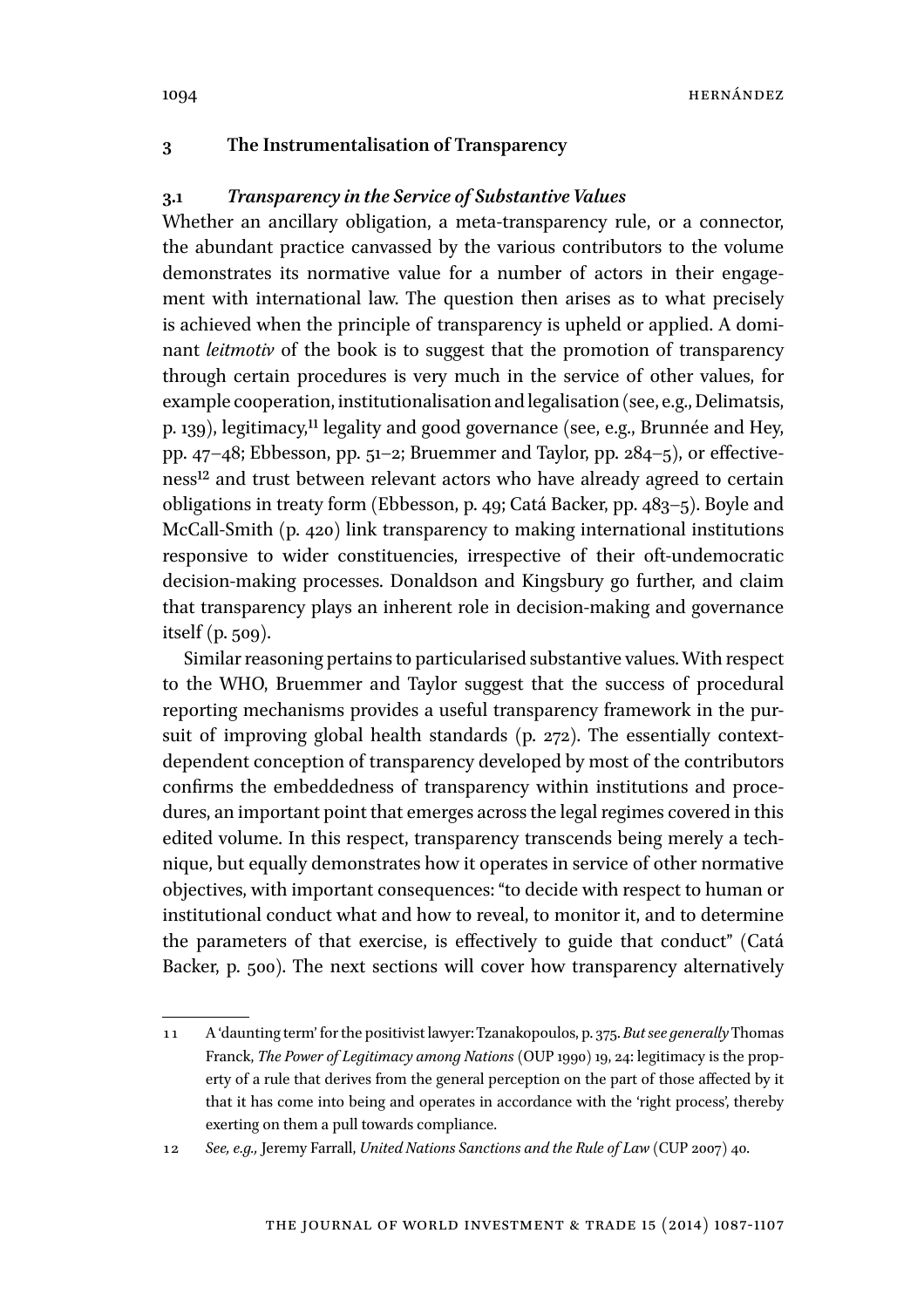serves to channel and safeguard certain values, or acts as a disruptive agent, challenging existing frameworks.

## **3.2** *Transparency and Access to Information*

Certainly, transparency has emancipatory potential, and can act as what Peters calls a 'power-shifter', challenging the mix of political power and secrecy (pp.  $554-55$ ) that leads to the abuse of power: "[t] ransparency empowers outsiders because it equips them with information and thereby creates a precondition for holding power-holders to account" (p. 555; see also Tzanakopoulos, p. 391). Because transparency remains bound up with the circulation of information and with the political and power dimensions of knowledge (Donaldson and Kingsbury, p. 522), the link between transparency and the right to access to information is thus easily justified. If nothing else, it serves to alleviate the 'information asymmetry' between those who hold information and those who seek to access it (Peters, p. 567). One sees that relation in Creamer and Simmons' piece on national human rights institutions ('NHRIs'), which links the right of access to information even more firmly to substantive values. The important monitoring function of NHRIs helps to consolidate transparency as a mechanism for the protection of human rights (p. 243), and even democratic consolidation, development and good governance generally (p. 244). The same point is made by Klaaren (p. 226; see also Peters, pp. 586 *et seq*.), who situates the human right to information as a 'vehicle' (p. 234) for the operationalisation of transparency in international law, to be linked with the various forms in which it is justified both on the international and the domestic planes. On the international plane, such a right to access to information held by the State seems confirmed in case law<sup>13</sup> and other supervisory instruments.<sup>14</sup>

In a similar vein, access to information can also serve as a means to secure wider legitimacy. To consider the example used by Julie Maupin, within the decentralised international investment system, transparency questions do not centre on procedural issues of access. Rather, transparency serves as a device through which to challenge practices that are so diverse that they unwittingly

<sup>13</sup> IACtHR, *Claude-Reyes and Others v. Chile*, Judgment of 19 September 2006 (Merits, Reparations and Costs), Series C No. 151, para 77; ECtHR, *Társaság a Szabadságjogokért v. Hungary*, Judgment, 14 April 2009, Application No. 37374/05, para 36.

<sup>14</sup> *See, e.g.*, the Report of the Special Rapporteur of the African Commission of Human and Peoples' Rights on Freedom of Expression and Access to Information in Africa, 'Resolution 122: Resolution on the Expansion of the Mandate and Re-appointment of the Special Rapporteur on Freedom of Expression and Access to Information in Africa', 28 November 2007 <www.achpr.org> (1 August 2014).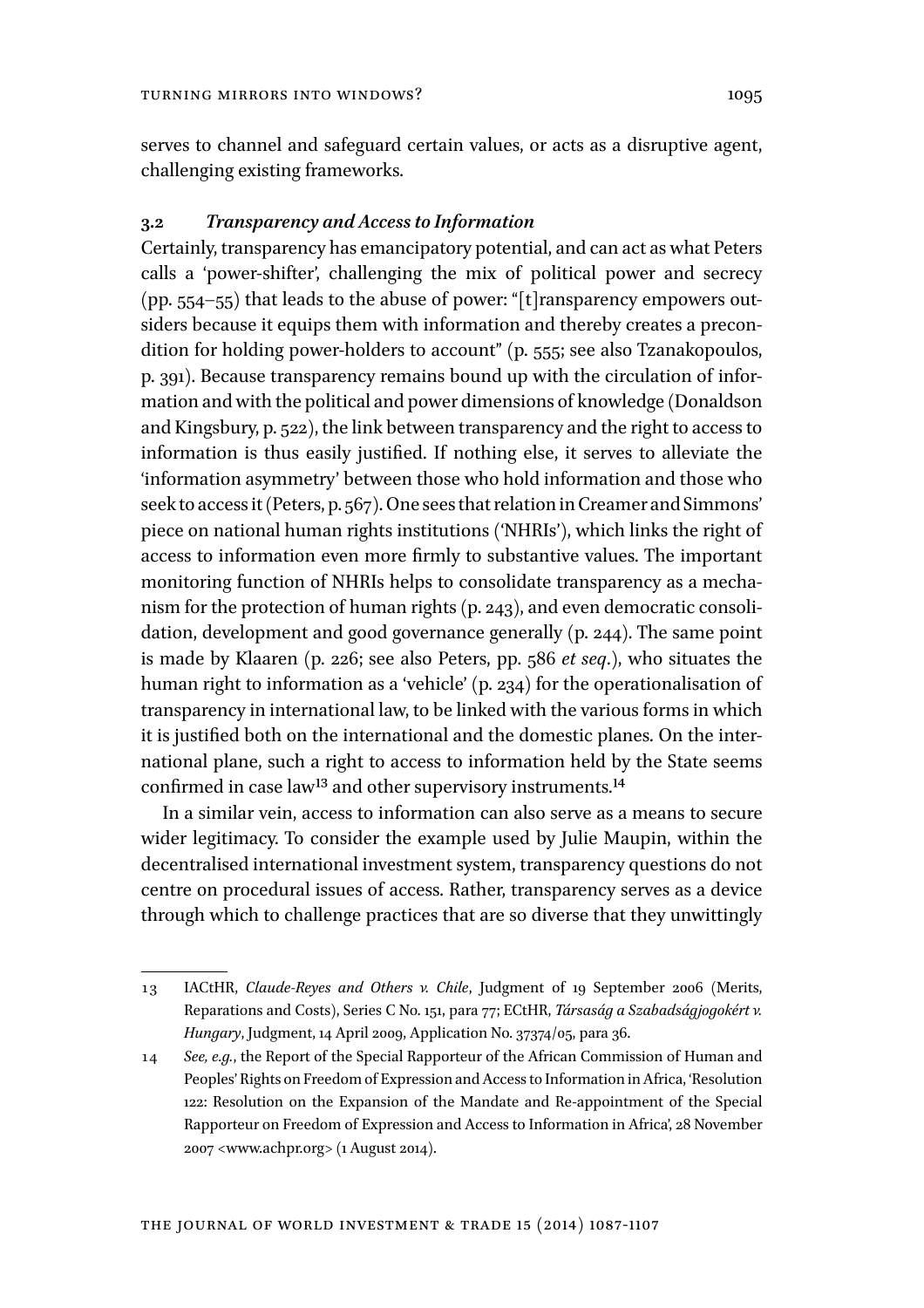contribute to a lack of transparency, such as inconsistency in the publication of awards (Maupin, p. 161), the participation of arbitral secretariats in the internal deliberations of panels (p. 165), or even the amassing of specialised experience within certain firms that is not divulged publicly (pp. 165–66). In this respect, rather than a question of resisting power, transparency can also serve as a pragmatic acknowledgment that information is obscured to the public due to secrecy and confidentiality, and requires systematisation so as to be comprehensible (pp. 157–8). Transparency then helps to expose the inner workings of the system to the public, and Maupin suggests an important role for legal scholarship, in the absence of formal systematisation, in helping to illuminate practice and to systematise its effects. After the publication of this book, for example, the adoption of the UNCITRAL Rules on Transparency in Investor-State Arbitration, coming into effect on 1 April 2014, served to implement many of these concerns into a set of unified guidelines. UNCITRAL Rules contain provisions on: the exercise of discretion by an arbitral tribunal operating under these rules; an obligation to take into account the public interest in transparency;15 obligations of publication of documents at different stages in arbitral proceedings;16 and the obligation to conduct oral proceedings in public.17 The European Union's recent public consultation on modalities of investment protection and investor-to-State dispute settlement (ISDS) relating to the Transatlantic Trade and Investment Partnership (TTIP) also made explicit reference to these new UNCITRAL Rules.18

#### **3.3** *Transparency in Procedure*

In the service of values, in particular access to information, transparency seems an important benchmark against which to measure procedures and processes in a number of areas of international governance. Transparency is again operationalised in a functionalist manner: with respect to promoting participation of States, intergovernmental organisations and even non-State actors, which are increasingly being granted 'observer status' in decisionmaking processes (Boyle and McCall-Smith, pp. 422 *et seq.*). Such transparency

<sup>15</sup> UNCITRAL Rules, *supra* note 1, Art. 1(4)(a).

<sup>16</sup> *Ibid*., Art 3. This obligation is triggered at the commencement of proceedings (Art 2), and extends to a wide range of documents, but is not absolute: Art 7.2 provides for a number of exceptions where confidential or protected information need not be disclosed to the public.

<sup>17</sup> *Ibid*., Art. 6.1.

<sup>18</sup> See available documents at <trade.ec.europa.eu/consultations/index.cfm?consul\_id=179> (14 July 2014).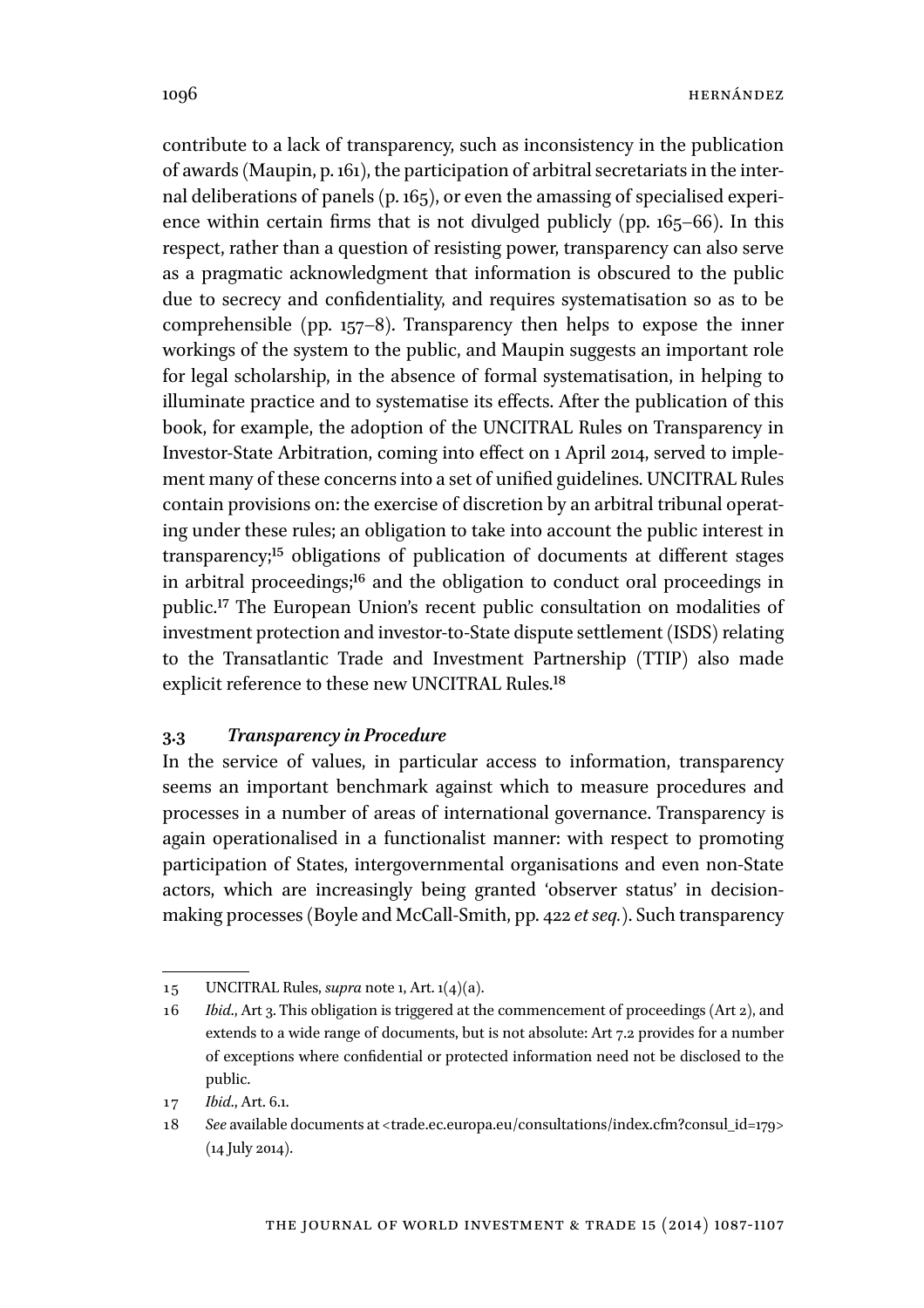manifests itself with respect to deliberative or law-creative processes, some of which (e.g., multilateral treaty negotiations) are designed with an outwardfacing component. Such outward-facing processes include the deliberative records of the decisions of international organisations or *travaux préparatoires* behind treaties, information relating to the fulfilment of treaty obligations, or with respect to non-participants being granted access to information (pp. 431 *et seq.*).

In international environmental governance, Brunnée and Hey emphasise the inter-relation between the transparency *of* governance (exposing decisionmaking processes to outside bodies) and transparency *for* governance (the use of transparency mechanisms as policy instruments) (p. 25). Rooting the justifications for transparency in an interactional account of international law,19 according to which the legality of international norms is rooted in shared understandings and a Fuller-ite account of legality, Brunnée and Hey outline a survey of the available mechanisms in international environmental institutions and the challenges they face. For them, the very effectiveness of international environmental regulation is rooted in the exchange of information, cooperative practices, and reporting mechanisms, all of which reflect transparency *for* governance. Transparency is proceduralised, the upholding of the principle being in the service of the effectiveness of the international environmental regime. The key concern raised is to control discretion: without fixed deliberative processes or rules for the exchange of information, transparency remains abstract. Jonas Ebbesson defines it in a similar sense in relation to disclosure of information, data, and decision-making procedures (p. 52). The concomitant obligation to disclosure is that of information-gathering: it is a requirement to consolidate or to hold information (p. 60); of consultation (pp. 61–2) of the wider public throughout all stages of a decision-making process; and of access to justice (pp. 63–4), through which to challenge decisions, acts and omissions. Again, transparency is proceduralised, its instrumentalisation in the pursuit of legality laid bare (p. 73).

The concept of transparency seems to take on a different colour in international economic law, being linked primarily to a commitment to rationality: "a transparent institution will receive more inputs from interested stakeholders and will be *naturally inclined* to more reasoned decision-making" (Hinojosa Martínez, p. 77). That commitment to rationality emerges particularly strongly in the international financial institutions surveyed by Hinojosa Martínez. For the World Bank, a body dedicated to international development, such

<sup>19</sup> As was developed in Jutta Brunnée and Stephen Toope, *Legitimacy and Legality in International Law: An Interactional Account* (CUP 2010).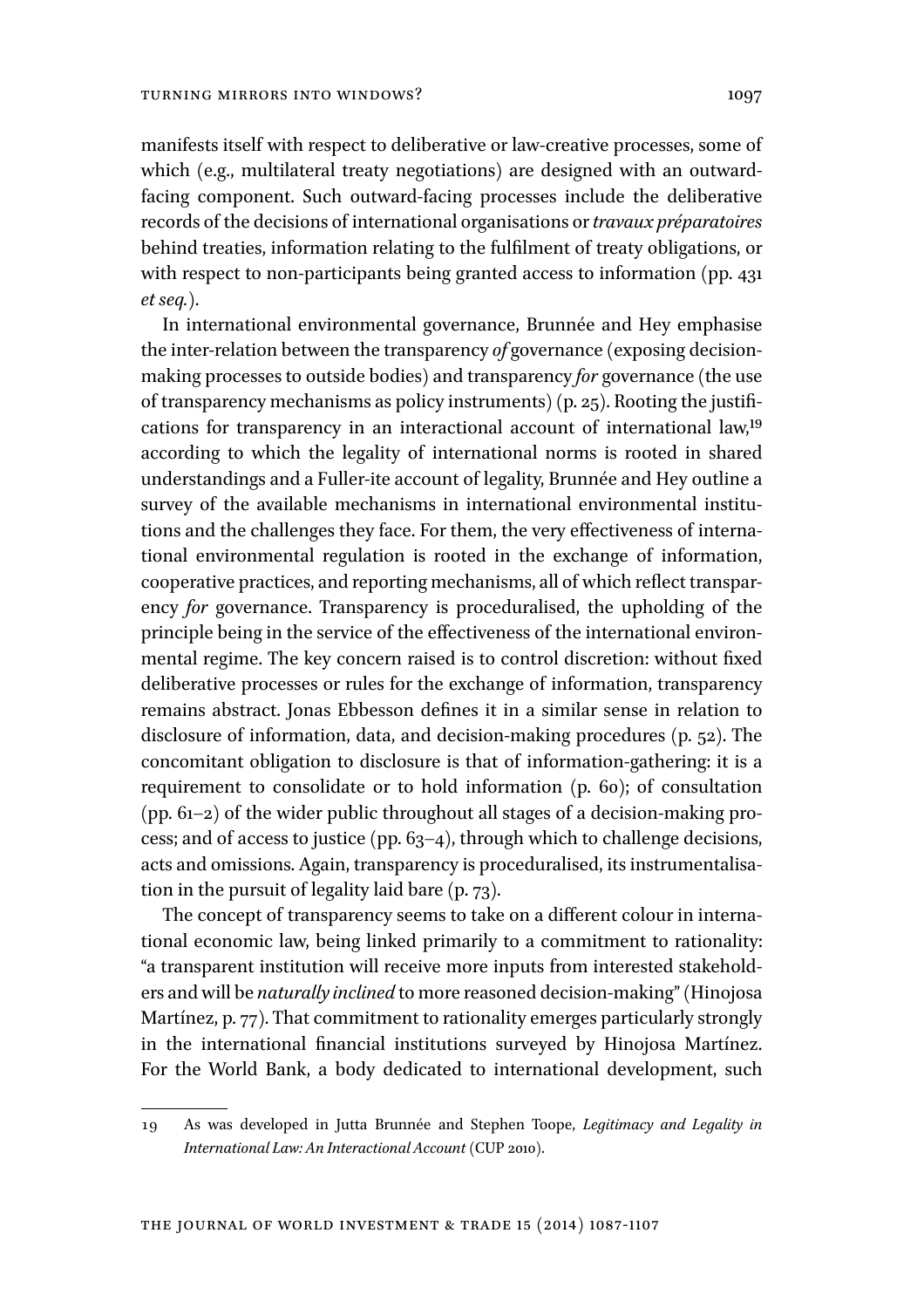transparency would enable local communities to adapt their projects to the conditions of the field. Rather than a means to control politics, transparency seems to accept the influence of politics in decision-making (p. 78), instead demanding that there be no usurping by technocrats of legitimate decisionmaking processes. Hinojosa Martínez distinguishes between documentary transparency, decision-making transparency and operational transparency (p. 80), describing how the IMF and the World Bank fall short on many of those fronts (pp. 92–3, 103–4), as do less-formalised mechanisms (the G-20, the FSB).

At the WTO, that element of political transparency (in its decision-making processes) seems also to be reinforced: the ill-reputed 'Green Room' tactics of pre-agreement practiced earlier amongst developed States seem to be waning in favour of a more participatory structure (Delimatsis, p. 117). As with international environmental regulation, transparency is placed in the service of achieving greater legalisation, this time in the form of institutionalisation more procedures, more law, more norms—rather than in the effectiveness of governance. Again, discretion is to be confined and reduced.

With respect to disarmament regimes, as addressed by Mirko Sossai, transparency again plays a different role. Given the confidence-building aspects of disarmament treaties and the obligations to notify, to consult, or to make declarations that are specified in the various disarmament and arms control treaties, transparency manifests itself through the obligations to produce and to disclose information. Various mechanisms have been set in place to verify the exactitude of these claims, in particular with respect to nuclear, biological and chemical weapons: such verification measures are in many respects the operationalisation of transparency (Sossai, p. 394). These aim not only to build confidence between State parties but also to encourage democratic oversight and public scrutiny (Peters, p. 572). Again, there seem to exist two measures through which to assess transparency in relation to disarmament: the availability of information or data in registers (Sossai, pp. 395–400), and the transparency of the process of verification, or through which interests are safeguarded (pp. 401–404), broadly mirroring other regulatory regimes such as environmental or economic law.

## **3.4** *Transparency and the 'Deliberation Exception'*

One area of procedure in which transparency necessarily must be confined is in relation to third-party dispute settlement, which Peters calls the 'deliberation exception' (p. 576). In this context, the guiding principle of transparency comes into conflict with other important principles with which it must be balanced, both within a judicial proceeding but also beyond the parties to a given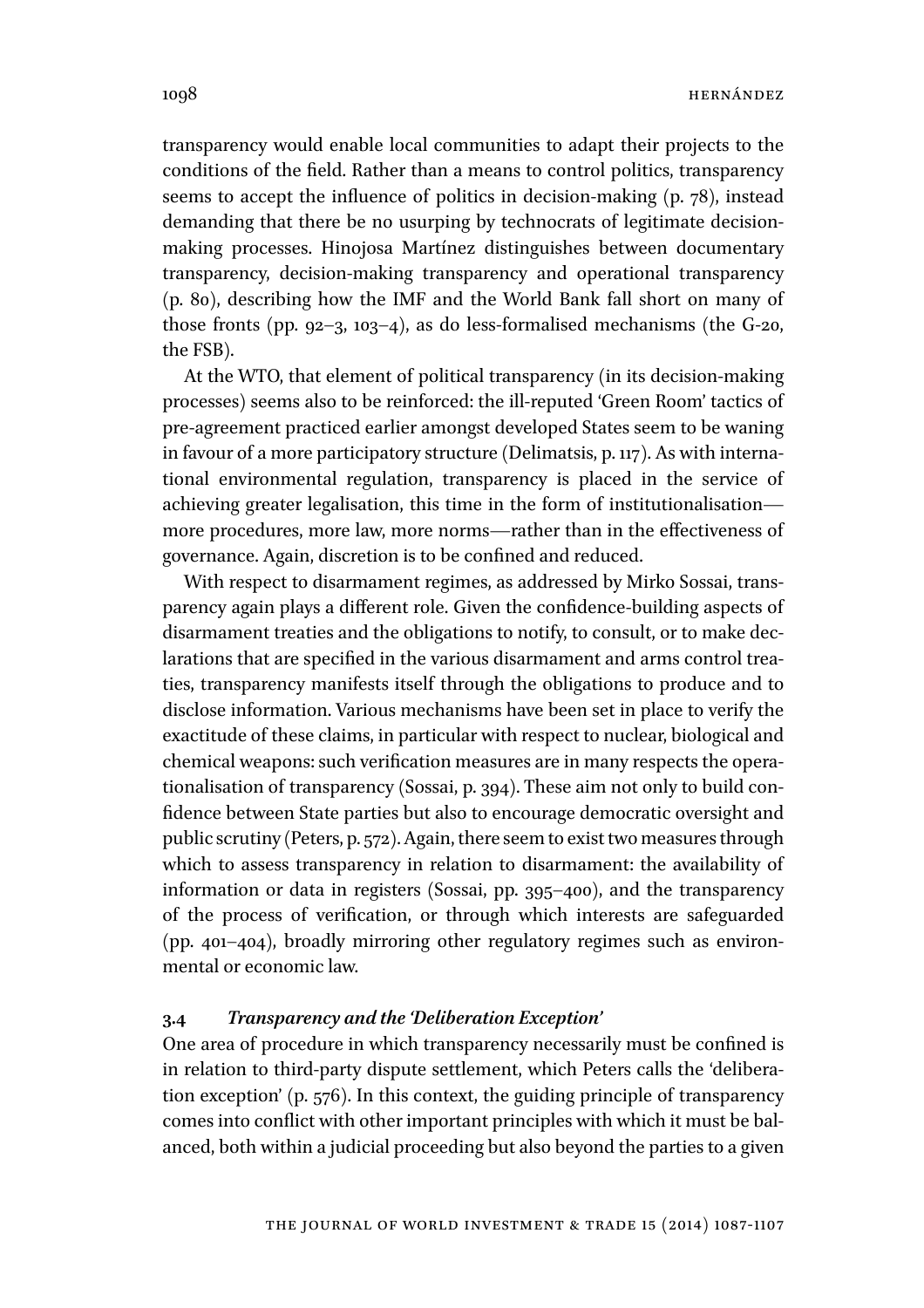dispute. These include the principle of impartiality, which in turn requires upholding an appropriate vision of due process, the rights and interests of the parties, and the secrecy of deliberations (Delimatsis, pp. 128–9; Neumann and Simma, p. 472).

When mapping the transparency rules of various international courts and tribunals (the ICJ, the WTO, the ECtHR, the ICTY, and the ITLOS), Neumann and Simma identify the heterogeneous practices of these institutions with respect to the access of the public to the submissions of parties, the conduct of oral proceedings, and the dissemination of the decisions of these institutions. Broadly speaking, transparency of procedure could be said to exist so far as to allow actors other than the parties access into the internal functioning of the institution, presumably in the name of legal certainty and predictability, but equally to safeguard the legitimacy of the institution and burnish its reputation for impartiality (p. 472). Transparency is not absolute, however: a common institutional thread for these third-party dispute settlement organisations is the consistent protection of the secrecy of deliberations (pp. 457 *et seq.*). As Peters suggested, transparency in exposing deliberations might be problematic: it tempts participants to posturing and rigidity, rather than genuinely negotiating and deliberating amongst themselves; it denies deliberators the freedom to take controversial views or to change their minds, consider alternatives, and weigh consequences (Peters, p. 577). What is more, it opens judges, arbitrators, and other dispute settlers to control by other actors, in particular with respect to States who could, by monitoring the discursive behaviour of individual judges, seek to influence them (Neumann and Simma, p. 457); this is so even with the WTO dispute-settlement system that may be the most important, and certainly is one of the only, compulsory adjudicatory systems linked with a particular substantive regime in international law. The values safeguarded by the confidentiality of deliberations, therefore, must be carefully balanced with the social benefits of public deliberation and negotiation that a robust application of transparency would entail.

#### **4 Transparency and Security Concerns**

A few pieces in this edited collection squarely challenge the notion that transparency, if understood purely as access to information or to knowledge about decision-making processes, is to be understood as an unqualified good. The essay by Ben-Naftali and Peled relating to the national security discourse frequently invoked by States to justify secretive practices (pp. 332 *et seq.*), for example, seeks to decouple the link made in situations of war between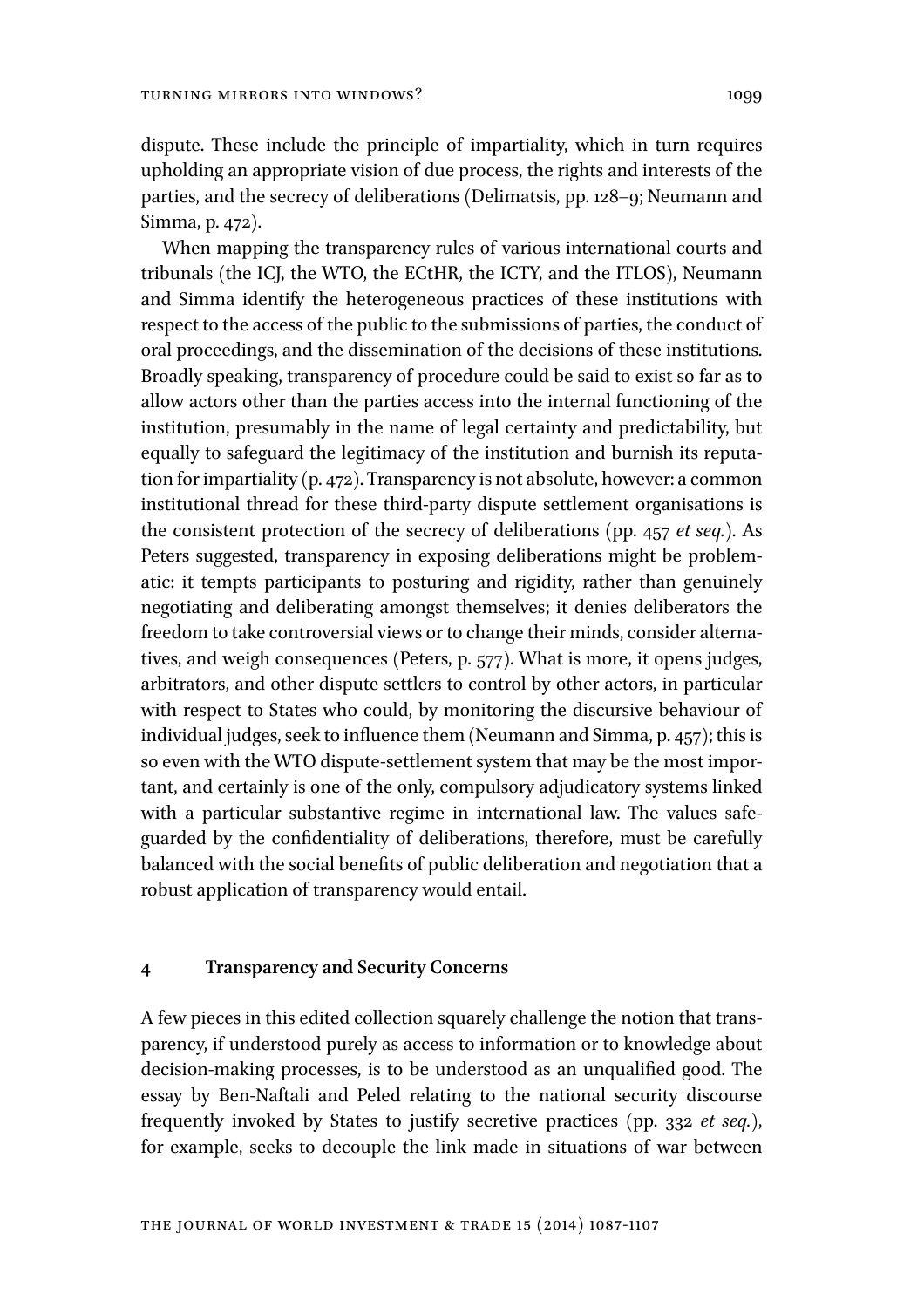1100 HERNÁNDEZ

transparency and risk (p. 361), and aims to narrow the scope of secrecy claimed by States and other actors in situations of war. But rather than to offer a framework to point to a way forward, the piece seeks primarily to highlight the need for a robust debate (p. 362).

Another illustration of the problems associated with blanket applications of transparency may be illustrated by assessing the practice of the Security Council. To suggest that the Security Council might possibly serve as a guardian ensuring compliance with international law would be implausible: that body is by design a forum for negotiation, and expressly designed to be opaque in many respects (Tzanakopoulos, p. 367). Nothing in the Charter, save the obligation under Article 24 (3) of the Charter to submit reports to the General Assembly, mandates either the United Nations or the Security Council to act transparently (p. 381). Only Rule 48 of its Provisional Rules demands that the Council meet in public; and this is in fact undermined by the fact that most of its substantive decisions are made through informal working methods not provided for in its Provisional Rules of Procedure (p. 372). Such practices may be due to the traditional exigencies of international diplomacy, certainly, but may equally relate to the sensitive and delicate task of carrying out negotiations in relation to the Council's mandate of maintaining international peace and security. Despite efforts to bring forth greater transparency in the work of the Council, in particular the 2012 draft resolution on Security Council reform sponsored by Costa Rica, Jordan, Liechtenstein, Singapore, and Switzerland (the 'S5' States),20 or the work of the 'Accountability, Coherence and Transparency Group' of States,<sup>21</sup> no concrete measures have yet been adopted.

Finally, transparency may simply be outweighed by other overriding considerations. Steven Ratner's piece on the International Committee of the Red Cross ('Red Cross') exposes two 'secret sides' of the Red Cross' work that

<sup>20</sup> 'Improving the Working Methods of the Security Council', UN Doc A/66/L.42/Rev.2 (4 April 2012), which made a number of proposals that would have requested the Council to make a number of changes to its working methods so as to improve transparency. The 'Small Five' withdrew the resolution on 4 June 2012 when faced with resistance from the veto-wielding members of the Council: *see* UN Press Release GA/11234 (GAOR 66/108 (16 May 2012) <www.un.org/News/Press/docs/2012/ga11234.doc.htm> (1 August 2014).

<sup>21</sup> A group 'actively working on reforming the working methods of the current (not expanded) Security Council:' Austria, Chile, Costa Rica, Estonia, Finland, Gabon, Hungary, Ireland, Jordan, Liechtenstein, New Zealand, Norway, Papua New Guinea, Peru, Portugal, Saudi Arabia, Slovenia, Sweden, Switzerland, Tanzania (obs) and Uruguay. For further information, *see* the Report from *Security Council Report* (25 March 2014), available online at <www .securitycouncilreport.org/special-research-report/security-council-working-methods -a-tale-of-two-councils.php> (1 August 2014).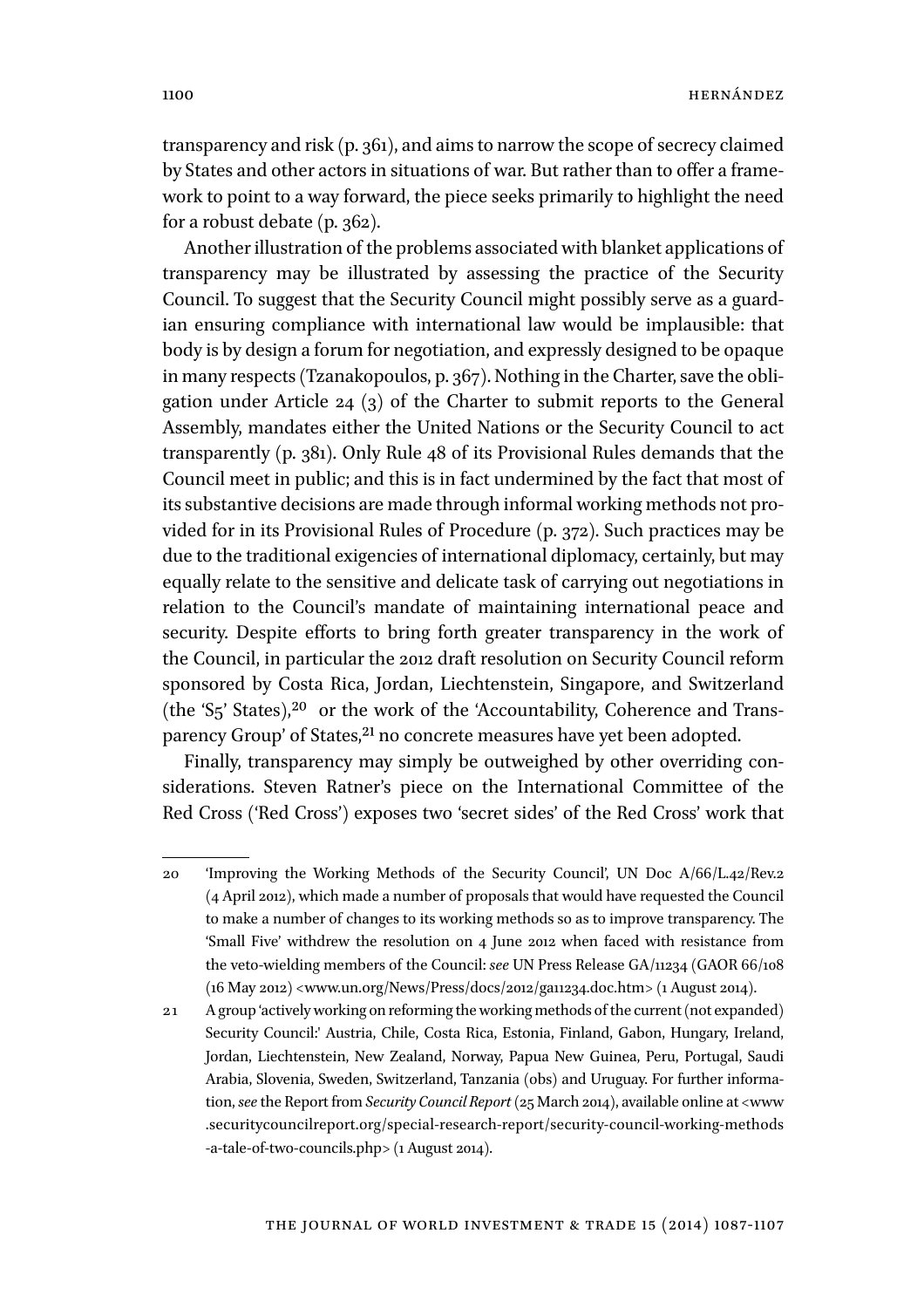permeate its history, and yet require a measure of secrecy for their continued success. First comes the Red Cross' private promotional work, as opposed to the 'humanitarian diplomacy' in which it engages in multilateral fora (p. 300), and for which it is best known. Through this quiet engagement with States and other actors, the Red Cross seeks to disseminate expertise and to lobby decision-makers so as better to comply with international humanitarian law, which is consonant with its mission to serve as the 'promoter and guardian' of that legal regime.22 Secondly, the Red Cross communicates privately with parties to an armed conflict, aiming to collect relevant information, report to authorities as to relevant events, and address violations.23 As 'corrosive' as such practices may be to a mechanical respect for transparency (p. 303), the desire for confidentiality stems in part from its overriding need to maintain its reputation of impartiality, so as to enjoy continued access to conflicts and to maintain open dialogue with parties. The Red Cross takes great risks obliging parties to armed conflict to engage in meaningful dialogue with it, and there is a risk that lifting such secrecy would compromise its ability to communicate effectively with parties, given the sensitivity of dealing with State and non-State actors when the same are in a situation of armed conflict. This view has proven compelling in practice: at the ICTY, the Red Cross has argued successfully for the confidentiality of its communications with parties, as well as to secure immunity from requirements to testify before the Tribunal.<sup>24</sup> The Red Cross' secrecy seems to stem, as such, from the secrecy inherent in the conduct of armed conflicts themselves (see Ben-Naftali and Peled, p. 321).

<sup>22</sup> International Committee of the Red Cross, 'What is the ICRC's Role in Ensuring Respect for Humanitarian Law?' (1 January 2004) <icrc.org> (1 August 2014). That privileged position has long been recognised by States, as the four Geneva Conventions (and the Additional Protocols appended thereto) contain rules that, *inter alia*, recognise the Red Cross' right to provide humanitarian assistance (*see, e.g.,* Article 9 of the First Geneva Convention, Article 125 of the Third Geneva Convention, Article 59 of the Fourth Geneva Convention, and Article 18 of the Second Additional Protocol), and proscribe as a war crime the misuse of the Red Cross' emblems (the red cross, red crescent, red crystal and red Shield of David) (Article 85 of the First Additional Protocol, and Article 2 of the Third Additional Protocol).

<sup>23</sup> There is a published doctrine detailing the Red Cross' steps in intervening with parties to an armed conflict: *see* ICRC, 'Action by the International Committee of the Red Cross in the Event of Violations of International Humanitarian Law or of Other Fundamental Rules Protecting Persons in Situations of Violence' (2005) 87 *Int'l Rev Red Cross* 393.

<sup>24</sup> ICTY, *Prosecutor v Simić et al .: Decision on the Prosecution Motion under Rule 73 for a Ruling Concerning the Testimony of a Witness*, Decision, 27 July 1999, Case No. IT-95–9.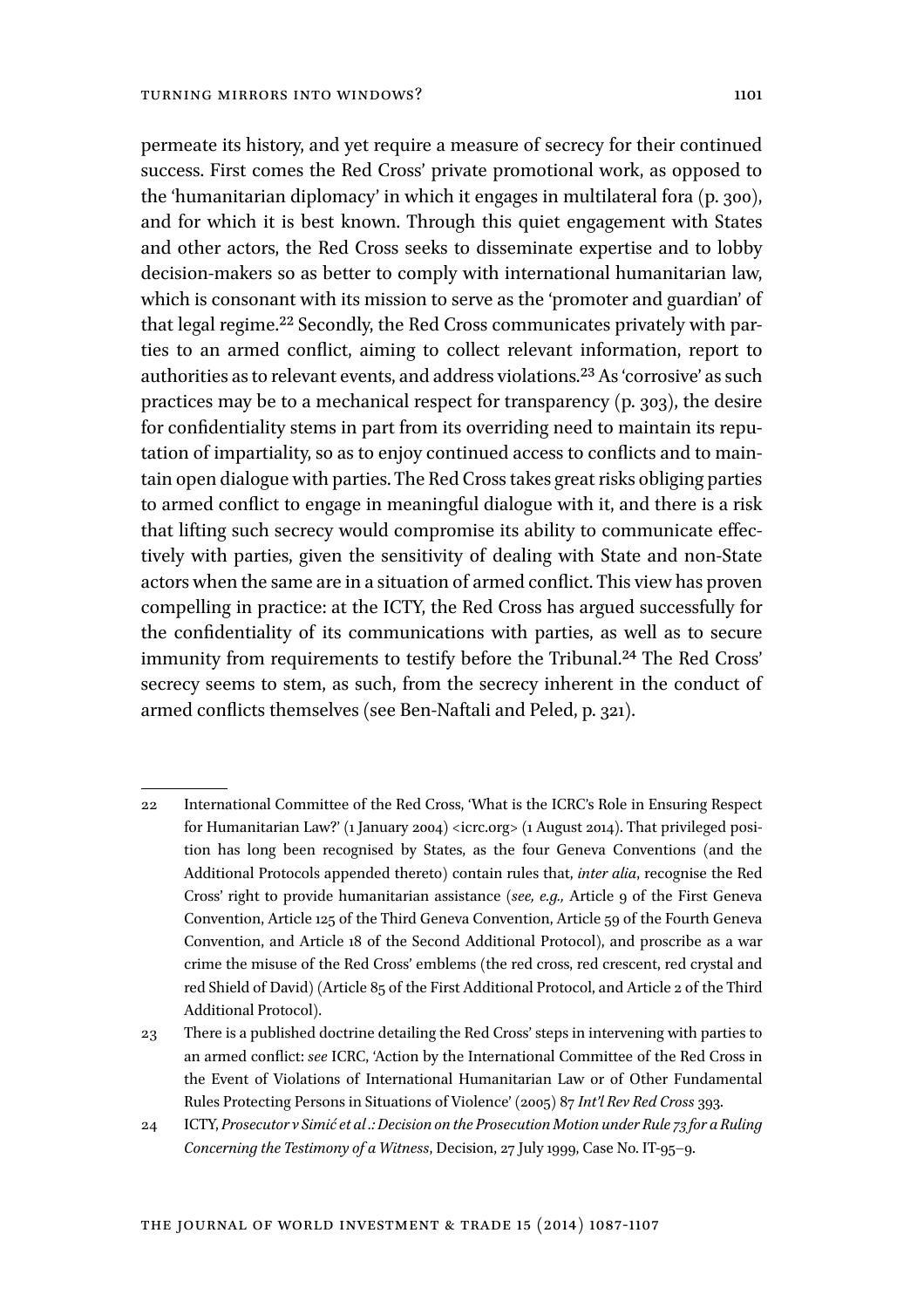More problematic has been the practice of the Red Cross to keep confidential the legal interpretations of IHL that it has communicated to governments: this practice seems quite at odds with its claimed guardianship function with respect to that legal regime (p. 305), and raises the question as to whether opacity in communications with parties is taken for granted, or undermines the effectiveness of the Red Cross' recommendations to parties which may disregard these. Much like the confidentiality of judicial proceedings discussed earlier (the 'deliberation exception', above), the effectiveness of the Red Cross' confidential interventions is extremely difficult to assess, as any such exercise would require either a measure of disclosure unacceptable to the Red Cross, or a measure of conjecture that makes any such analysis ill-informed. Moreover, although it is true that the general public remains deprived of the Red Cross' views on any number of legal and factual questions, Ratner makes a compelling point that the Red Cross' overriding focus on facilitating compliance with law has to be presumed sufficient justification for its intransparent practices (p. 315):25 "contrary to the assumptions or findings of other chapters in this volume … transparency by an institution that promotes compliance with international law as to its legal and factual conclusions and its inner operations is not necessary for compliance or the rule of law generally" (p. 316). The important point remains that the Red Cross sees itself as accountable to victims, where there is no inherent tension between secrecy as a modus operandi and accountability, and the access gained by the Red Cross might be due to its general practice of secrecy: "its hesitancy to criticize a government publicly or dictate the law to it too directly may indeed be the price for the access and the resulting humanitarian benefits" (p. 319).

# **5 The Intrinsic Value of Transparency: Democracy and Participation in Global Governance**

Taking the contributions to this collection as a whole, it is evident that systematising them and arriving at any assessment about the value of transparency remains problematic. Should transparency be viewed as a global public good, given its status as a "global value or objective" (Peters, pp. 542–543)? It is true that transparency serves as the cornerstone in supporting the performance and accountability of governance, and is equally bound up with values such as democracy, rule of law, integrity and trust; accordingly, "the commitment to

<sup>25</sup> Ratner, in this respect, draws from Joseph Raz, *Practical Reasons and Norms* (OUP 1990) 178–82.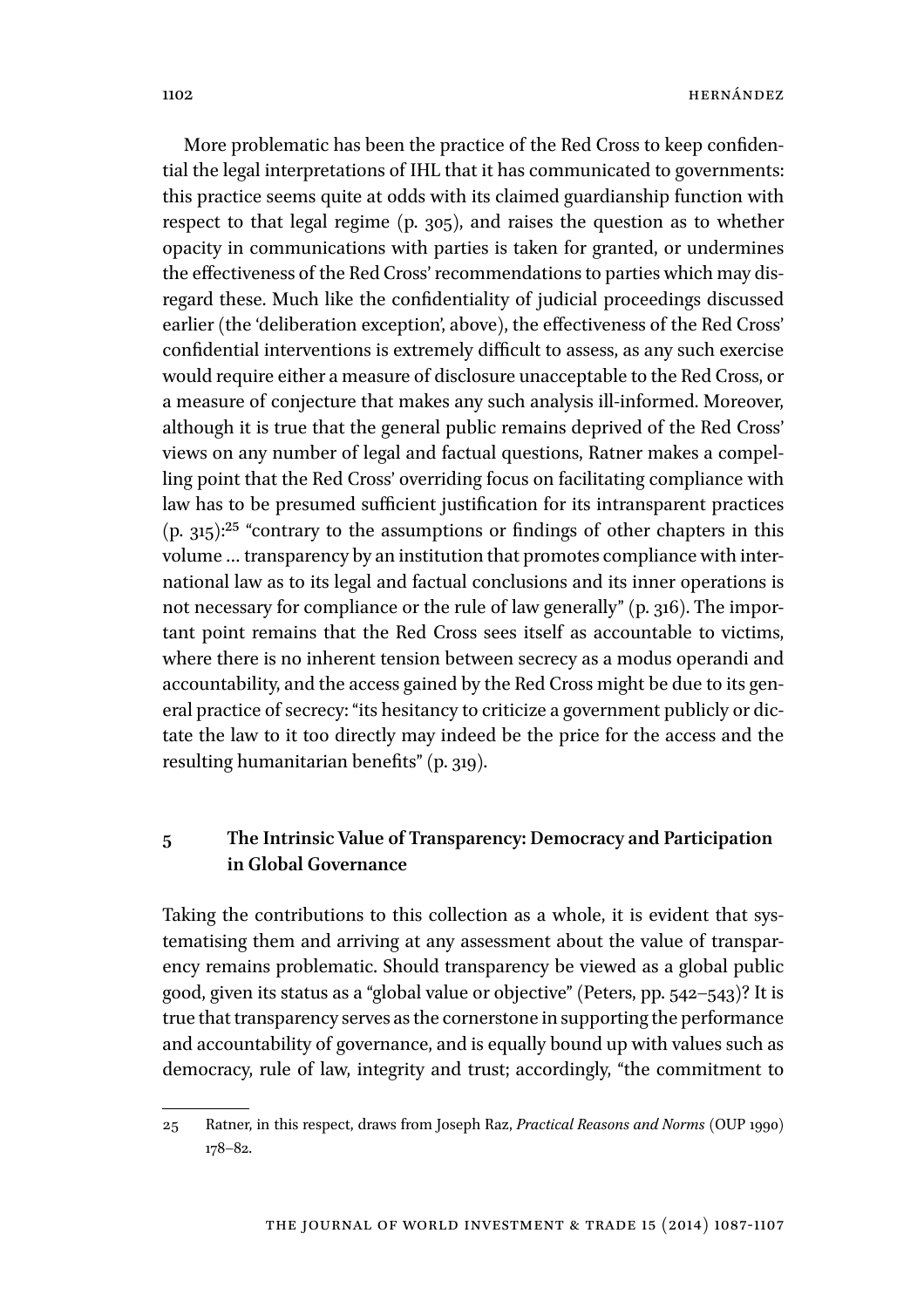transparency manifests normative convictions, and voluntary transparency sends a political signal about these" (p. 558). But Peters goes further: for her, transparency *reconfigures* the reality of global governance; it is a 'necessary' substitute in so far as it "replaces the unattainable certitude and conviction about the 'right' international law and policy through a procedural device allowing everyone to form their own opinion on matters of global governance" (pp. 570–571). This statement, above all, belies the faith in *legalisation* that is embedded within the notion of transparency.

Donaldson and Kingsbury situate the development of transparency as a norm in global governance as part of Kingsbury's wider project of identifying a new 'global administrative law' (p. 504). In this respect, such norms reflect a broader pattern through which global governance is made subject to procedural norms reflecting basic principles of administrative law as it exists within States.26 Theirs is an essentially interactional account of how transparency can affect relations between States, entities within States, global governance actors, and non-State actors, and goes so far as to suggest that changes in laws and policies with respect to access to information have the potential to shape and change how global governance institutions perceive their role and function that the collection, transmission and dissemination of information is "one of their major global governance functions" (p. 531). To embark on such a policy would "[n]ot only reproduce central features of what has come to be an important aspect of public law within States, but … imply a degree of responsiveness to a much larger and more diffuse public" (p. 531; see also Peters, pp. 537–538). That step would be to "embody a claim of political authority on behalf of existing institutions" that could be challenged in a manner reminiscent of domestic public law  $(p. 532).^{27}$  It is an essentially systemic claim, the idea that the need for regulation on the global level leads to the thickening of institutions and norms.

Peters suggests, as she has done elsewhere,<sup>28</sup> that the phenomenon of globalisation has led to a 'globalisation-induced intransparency' that requires

<sup>26</sup> Kingsbury has written about this elsewhere: *see generally* Benedict Kingsbury, Nico Krisch and Richard Stewart, 'Emergence of Global Administrative Law' (2005) 68 *L. Contemporary Problems* 15.

<sup>27</sup> This argument has been made elsewhere; *see, e.g.,* Hovell, *supra* note 5, p. 113; Beate Rudolf, 'Is "Good Governance" a Norm of International Law?' in P.-M. Dupuy et al. (eds.), *Völkerrecht als Wertordnung: Festchrift für Christian Tomuschat* (Engel Verlag 2006) 1007– 1028; Daniel Esty, 'Good Governance at the Supranational Scale: Globalizing Administrative Law' (2005) 115 *Yale L. J.* 1490–1562, 1530–31.

<sup>28</sup> Anne Peters, 'Compensatory Constitutionalism: The Function and Potential of Fundamental International Norms and Structures' (2006) 19 *Leiden J. Int'l L.* 579.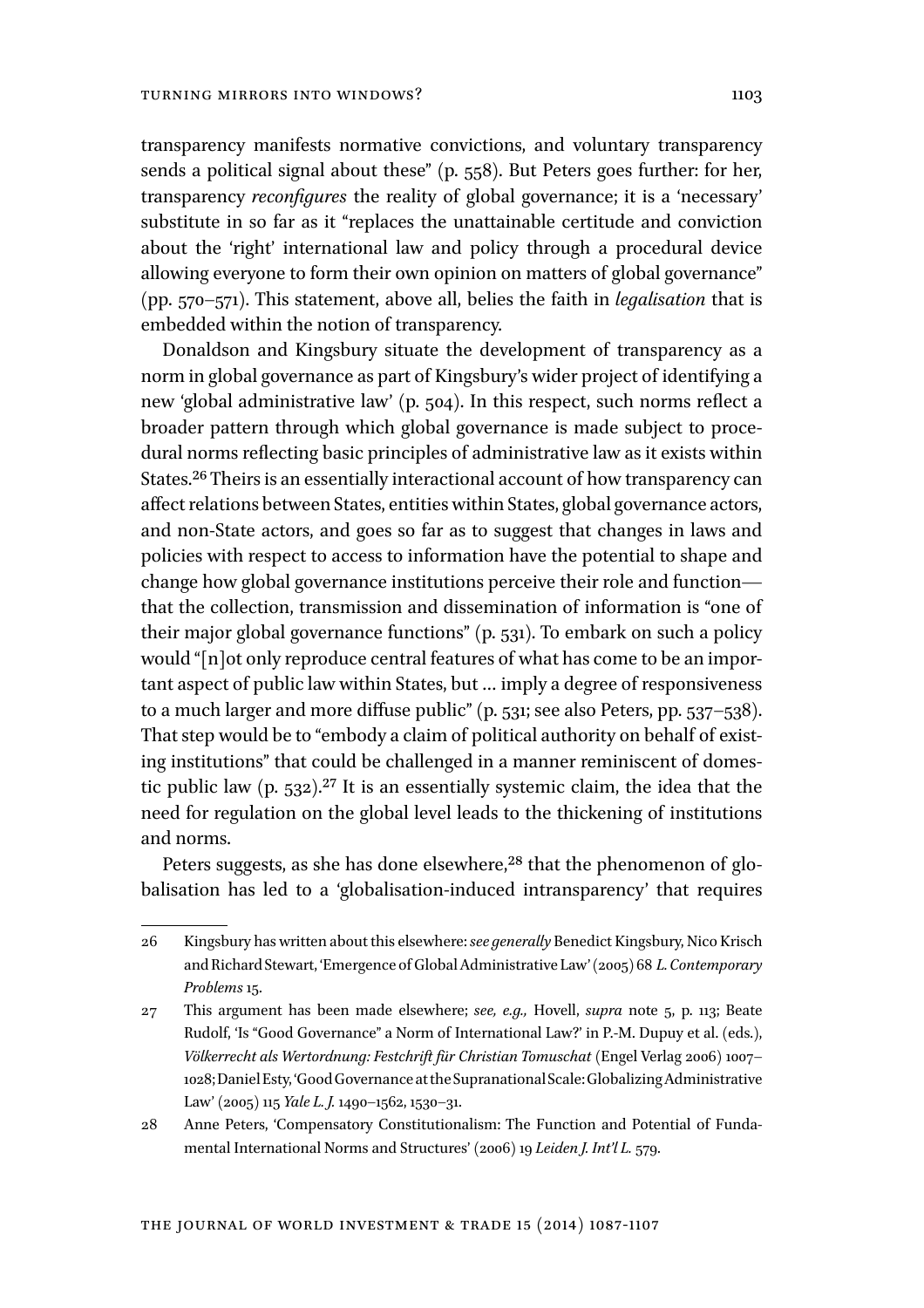'compensatory transparency measures' (p. 539, and pp. 540–542). To her, the mere exercise of political power by international organisations illuminates the need for transparency in order to ensure the legitimacy of that exercise of power, which would serve to explain the increased adoption of transparency measures by various international organisations as they came to exercise increased political power (Peters, p. 557). According to this argument, because transparency is inherent in decision-making and governance, it requires further legalisation in line with the increased intensity of global governance and its assumption of functions previously fulfilled by domestic actors (p. 541; see also Donaldson and Kingsbury, pp. 503–4). The link to democracy is elucidated further: '[t]ransparency is obviously a *condition sine qua non* for the *informed* consent of the governed' (p. 563, emphasis in original), allowing the public to evaluate the rationality of measures and decisions, but protecting against overreaching and encouraging public participation. This seems to work well in domestic law, but Peters stretches the analogy into international law, suggesting that it can alleviate the democratic deficit in international organisations as well as international law-making processes. She goes so far as to suggest that transparency is a constitutive element of a 'new kind' of global democracy (p. 564), in the service of greater accountability. How so? Peters situates it in theories of deliberation and reflexive democracy:29 because officials and other actors must give reasons and disclose information that justifies their actions, the act of reason-giving or of deliberation shapes the objective and arguably serves to define the legitimacy of the policy, furnishing a sort of legitimacythrough-procedure. So goes this claim, transparency, like publicity, contributes to the desirability of the policy as such (p. 565). It might indeed explain why organisations suffering through legitimacy crises tend to reach for these, although as Peters cautions, "[t]ransparency in itself does not bring about democracy—it is solely a precondition for democratic procedures" (p. 566).

## **6 The Darker Sides of Transparency: Concluding Reflections**

There is nothing new about a claim to elevate transparency as a component of a wider scheme of democratic governance. Peters goes so far as to suggest that transparency is transformative for international public law, making it more

<sup>29</sup> Specifically, those of Amy Gutmann and Dennis Thomson, *Democracy and Disagreement* (Harvard University Press 1996) ch. 3, 'The Value of Publicity'. The present author has written elsewhere about the judicial act of giving reasons for its judgments, *see* Gleider Hernández, *The International Court of Justice and the Judicial Function* (OUP 2014) ch. 4.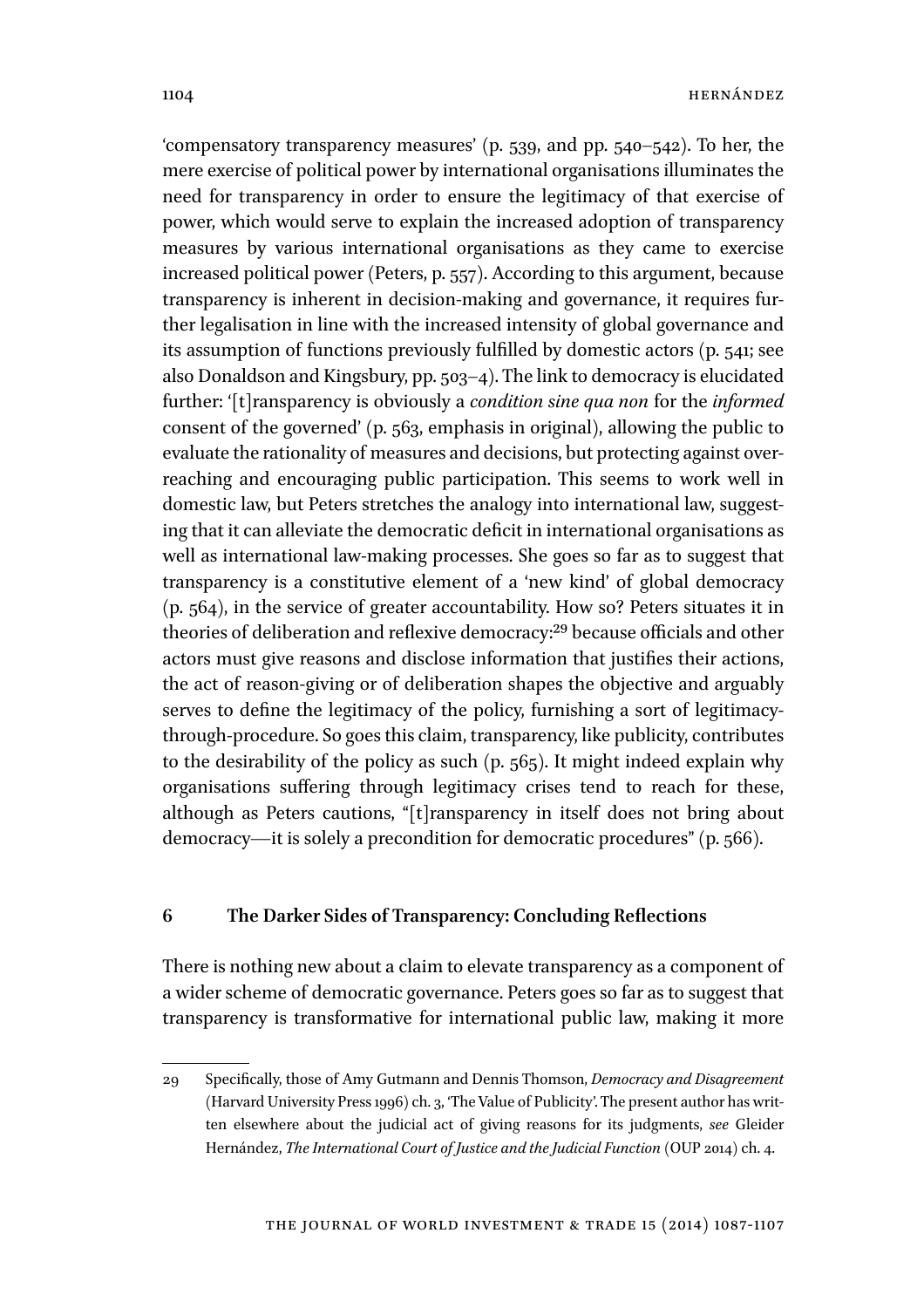like public law than its private law origins (p. 601): "transparency is both the driver and the manifestation of a paradigm shift to 'public' international law"  $(p. 602)$ .

Yet, for all this, there remain serious questions as to how this can be accommodated within international law, not least the subsisting concern as to the relevance of democracy as a norm of international law, witheringly dismissed as 'flimsy as a philanderer's promise' by Bianchi in this very volume (p. 3). Indeed, as Larry Catá Backer argues, transparency can exist both as technique and norm, as the aggregate of methods of producing information for use in managing and policing power relationships (Catá Backer, p. 478). According to this view, which draws heavily from the work of Michel Foucault,<sup>30</sup> the concept of transparency is deployed internally to enhance operations and discipline members, and externally to enhance legitimacy (norm) and accountability (technique) among stakeholders who have an interest in but not a direct participation in the operation  $(p. 478)$ .<sup>31</sup> If taken seriously, these claims strongly undermine the normative value of transparency as a concept.

In this respect, this edited collection once again demonstrates the care and thought that have been given to the project, in the form of the caution and detachment expressed by its editors in their approach to the concept of transparency. Rather than a teleological approach, pre-committed to upholding transparency as an unqualified good, the editors do not shy away from a measured ambivalence, perhaps one even borne from having shepherded the project to completion. Bianchi challenges the 'transparency as information' meme head-on, and rejects the idea that information is a synonym for knowledge, especially when illegal means are used to achieve transparency (pp. 12–13). Such ambiguity is, in the final analysis, inherent in information itself: information "has no inherent value … its value is highly dependent on context" (p. 15). In fact, he goes so far to suggest that transparency can even serve as 'illusion', where procedural rigour takes the place of actual substantive transparency (pp. 16–17), and may even serve to facilitate the entrenchment of power relations: "[t]hose who create and shape knowledge at all possible levels possess power. Availability of, and access to, information are part of the equation as knowledge is formed on the basis of information. Discursive strategies

<sup>30</sup> Catá Backer draws expressly from Michel Foucault, '"Society Must Be Defended": Lectures at the Collège de France 1975–1976' (D. Macey trans.) (St Martin's Press 2003), 37 likening transparency to one of those "formal constituting structures of organization" that constitute the "tight grid of disciplinary coercions that actually guarantees the cohesion of that social body."

<sup>31</sup> Foucault, *supra* note 30, pp. 38–9.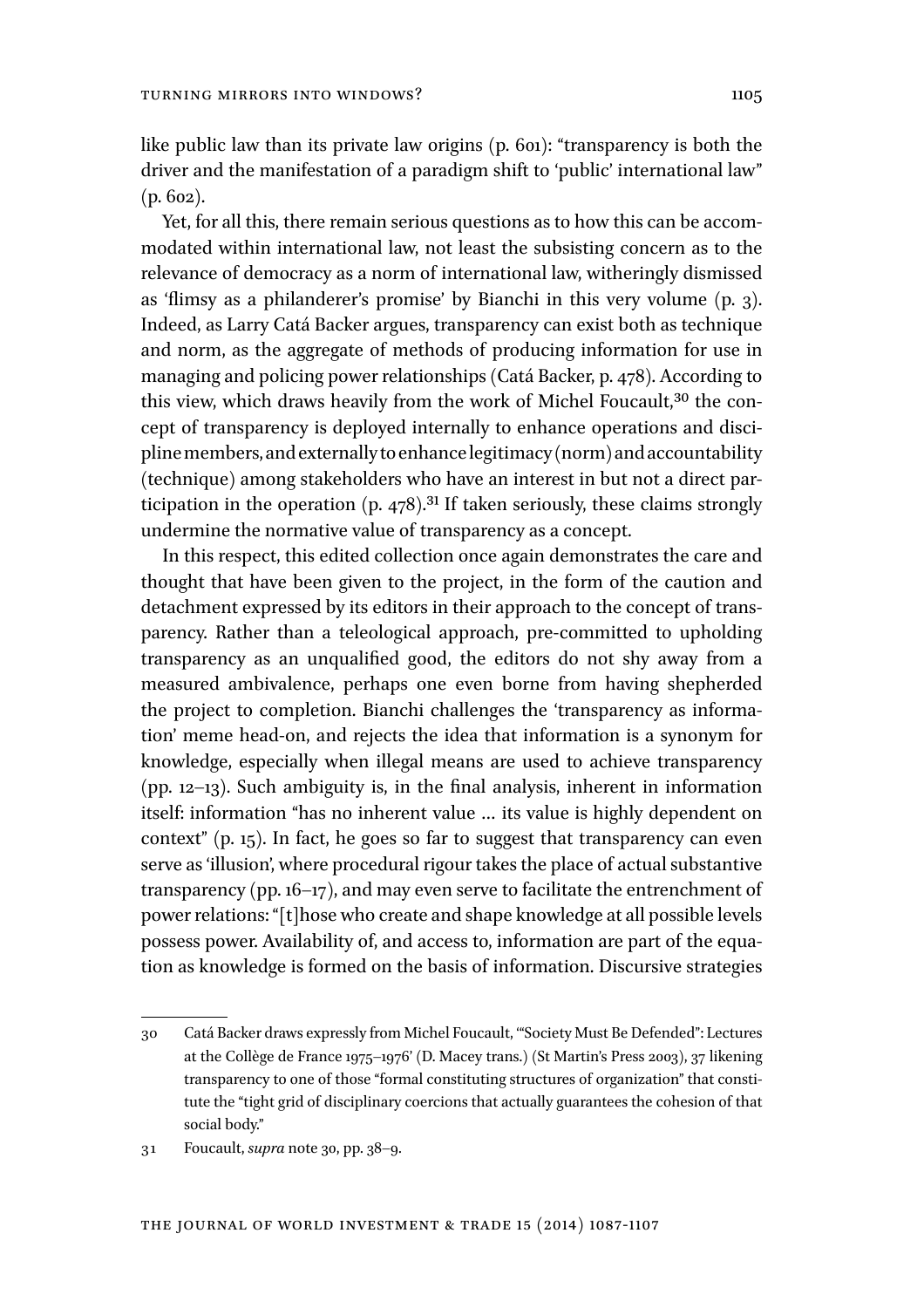elaborated by knowledge-wielding bodies are controlling. Transparency is part of such strategies for better or worse." (p. 18). This concern about transparency as an illusion is further elaborated by Boyle & McCall (p. 478), who criticise transparency as a 'veil' or 'disguise' of the more important discussions of participation and accountability of institutional actors. That point is also taken up by Catá Backer, who suggests that transparency exists as a deflection that "produces incoherence of legal norms and subjects the concept-symptom of transparency to its own indeterminacy and ultimately to incoherence even as symptom" (Catá Backer, p. 479).

That concern about transparency in power relations is even shared by Peters, who elsewhere in her piece defends robustly the inherent value of transparency. Although she heralds a move from 'reactive' to 'proactive' transparency (p. 536), she does not insist on this point uncritically, and acknowledges that transparency does not empower all stakeholders equally, but rather favours those with the expertise and agility to react to the information available, in particular, political actors of the First World who can better exploit the opportunities for influence that are created by improving transparency (Peters, p. 555; but *cf.* Donaldson and Kingsbury, p. 526). This may equally be so if transparency subsequently becomes a tool used for simulating access to information, for example through 'data flooding', disinformation and propaganda, or what Peters calls the 'politics of spectacle', in which neither decision-makers nor the public truly engage (p. 573). As a governance mechanism, therefore, transparency remains a 'double-edged sword' (p. 573), capable of engendering greater trust in decision-making processes, but also susceptible to appropriation by powerful actors.

Transparency is embedded into the discourse; this remarkable book stands as testimony that it is not going away. As Peters concludes, "the question is not whether international law should be transparent but to what extent, and what form this should take" (p. 601). *Transparency in International Law* represents the most comprehensive effort to date to systematise and make intelligible the concept for all international lawyers. In that regard, it has been successful: besides being comprehensive, the book is unified by the very openness through which its contributors have engaged with the concept of transparency, an approach that has allowed each chapter to be highly context-specific without detracting from the overall aim of the volume. What is more, each of the chapters that maps out the operation of the concept in a specific field of international law are indispensable reading for specialists and practitioners in those fields alike. As mentioned, the chapters on international economic law (Part II, Chapters 2–8) will be of heightened interest for readers of this Journal, as they provide both a comprehensive and accessible description of